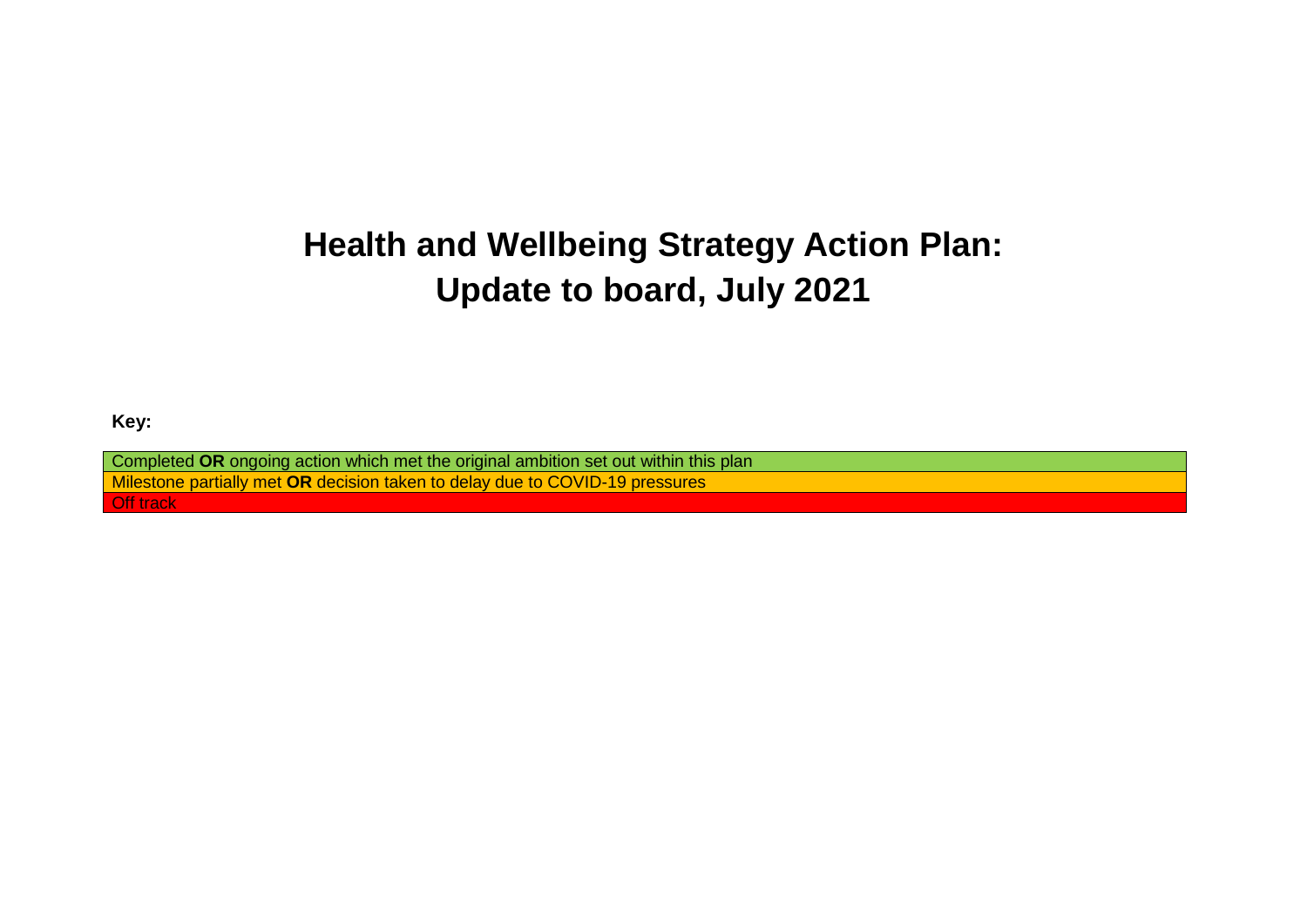#### **Aim 1: All children get the best start in life and go on to achieve their full potential**

Board sponsors: Suzanne Joyner, Strategic Director of Children and Young People's Services, Rotherham Metropolitan Borough Council and Dr Jason Page, Vice Chair, Rotherham Clinical Commissioning Group

| <b>Priority</b>                                                       | #   | <b>Milestones</b>                                                                                                                      |                    | <b>Timescale</b> |             | Lead(s)                                                            | <b>RAG rating</b> | <b>Progress update</b>                                                                                                                                                                                                                                                                                                                                                                                                                                                         |
|-----------------------------------------------------------------------|-----|----------------------------------------------------------------------------------------------------------------------------------------|--------------------|------------------|-------------|--------------------------------------------------------------------|-------------------|--------------------------------------------------------------------------------------------------------------------------------------------------------------------------------------------------------------------------------------------------------------------------------------------------------------------------------------------------------------------------------------------------------------------------------------------------------------------------------|
|                                                                       |     |                                                                                                                                        | Nov-<br><b>Dec</b> | Jan-<br>Mar      | Apr-<br>Jun |                                                                    |                   |                                                                                                                                                                                                                                                                                                                                                                                                                                                                                |
| Develop our<br>strategy for a<br>positive first<br>1001 days.         | 1.1 | Engage with the ICS regarding<br>maternity transformation plans<br>and take forward local<br>implementation.                           |                    |                  |             | Sarah Petty,<br>Head of<br>Midwifery,<br><b>TRFT</b>               |                   | TRFT continues to work with the<br>LMS, with the aim to achieve<br>most women on a continuity of<br>carer pathway, covering 75% of<br><b>BAME</b> and women with<br>Vulnerabilities by 2024.                                                                                                                                                                                                                                                                                   |
|                                                                       | 1.2 | Explore realigning<br>commissioning pathways and<br>commissioning arrangements<br>in relation to 0-19 services.                        |                    |                  |             | Anne<br>Charlesworth,<br>Commissionin<br>g Manager,<br><b>RMBC</b> |                   | Cabinet have agreed that a<br>service be re-procured by open<br>tender, to be published in April<br>2022. The current contract has<br>been extended by 12 months to<br>ensure continuity. A project<br>board, chaired by the Director of<br>Public Health is established to<br>manage the programme of work.<br>Work is progressing with<br>consultation, specification<br>development and review of other<br>models and is on track for<br>publication against the timetable. |
| Support<br>positive<br>mental health<br>for all children<br>and young | 1.3 | Monitor the impact of the<br>trailblazer in pilot schools and<br>prepare to submit a bid to<br>future waves when they are<br>released. |                    |                  |             | Jenny Lingrell                                                     |                   | The Q3 (Oct-Dec) quarterly<br>report from With Me In Mind<br>demonstrates positive outcomes<br>in terms of child and staff<br>wellbeing. Since children                                                                                                                                                                                                                                                                                                                        |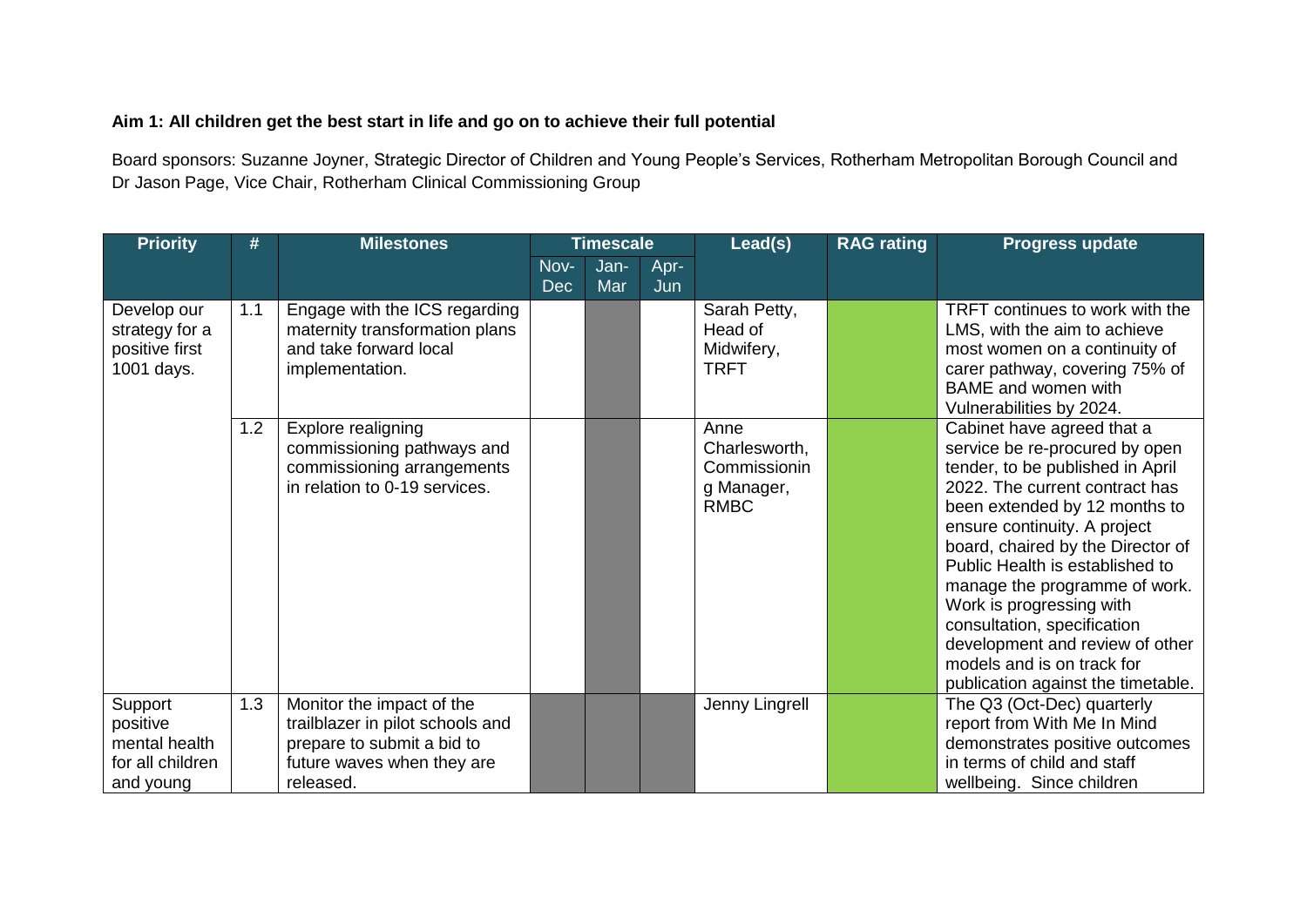| people. |     |                                                                                                                                                                                                             |  |                                                          | returned to school in September<br>pilot schools are reporting a<br>significant positive impact from<br>having Mental Health Support<br>Teams in their settings.                                                                                                                                                                     |
|---------|-----|-------------------------------------------------------------------------------------------------------------------------------------------------------------------------------------------------------------|--|----------------------------------------------------------|--------------------------------------------------------------------------------------------------------------------------------------------------------------------------------------------------------------------------------------------------------------------------------------------------------------------------------------|
|         |     |                                                                                                                                                                                                             |  |                                                          | It has been confirmed that<br>Rotherham has been successful<br>in its bid to expand Mental<br>Health Support Teams and will<br>add an additional team in Wave<br>6 (from Jan 2022).                                                                                                                                                  |
|         |     |                                                                                                                                                                                                             |  |                                                          | School settings continue to<br>engage well with the<br>consultation and advice model<br>which is embedded across all<br>settings.                                                                                                                                                                                                    |
|         |     |                                                                                                                                                                                                             |  |                                                          | Referrals for direct CBT based<br>work for low to moderate mental<br>health concerns are increasing<br>with young people engaging<br>either directly face to face or<br>remotely via video consultation.                                                                                                                             |
|         | 1.4 | Continue to monitor the impact<br>of COVID-19 on children and<br>young people through a series<br>of mental health surveys (first<br>survey July 2020, second<br>survey October 2020, third<br>survey TBC.) |  | Jenny Lingrell/<br><b>Ruth Fletcher-</b><br><b>Brown</b> | The third survey closed on the<br>17th June. 4,118 young people<br>participated in the June 2021<br>survey. This gives an overall<br>total of 11,058 young people<br>who have shared their views<br>around this subject in a period of<br>12 months. (4,203 young people<br>participated in October 2020)<br>and (2,737 young people |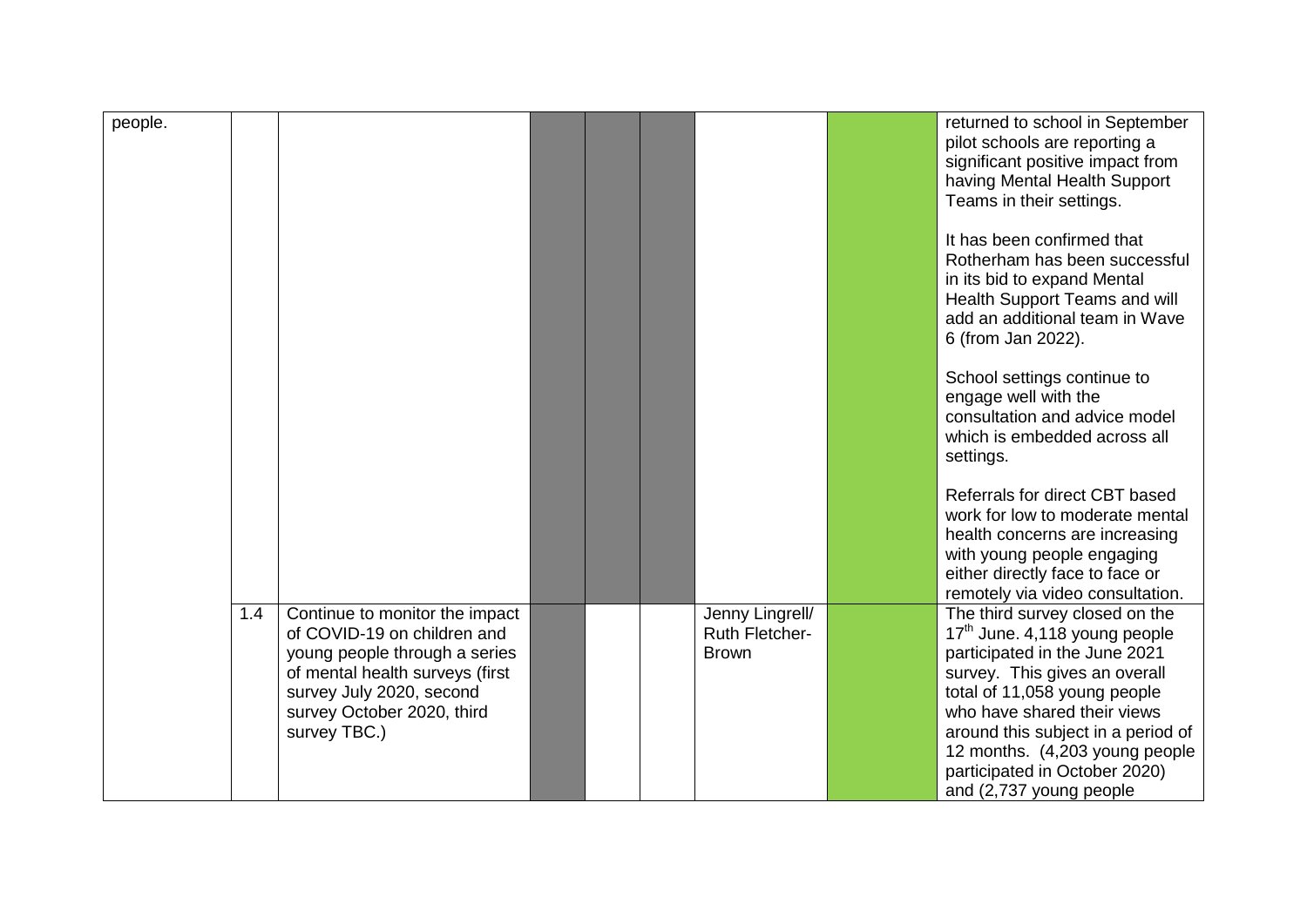|     |                                                                                                                         |  |                | participated in June 2020)                                                                                                                                                                                                  |
|-----|-------------------------------------------------------------------------------------------------------------------------|--|----------------|-----------------------------------------------------------------------------------------------------------------------------------------------------------------------------------------------------------------------------|
|     |                                                                                                                         |  |                | Schools will receive their own<br>results so that they can develop<br>and implement a local school<br>community response. Schools<br>will be encouraged to share<br>good practice with others.                              |
|     |                                                                                                                         |  |                | Some of the ways young people<br>have kept themselves<br>emotionally well and resilient<br>have been incorporated into the<br>Great Big Rotherham To Do List,<br>to be launched later this month.                           |
|     |                                                                                                                         |  |                | The surveys have been shared<br>with Officers leading on the<br>recommissioning of the 0-19<br>service.                                                                                                                     |
|     |                                                                                                                         |  |                | The Education Recovery Cell will<br>retain oversight of this agenda.                                                                                                                                                        |
|     |                                                                                                                         |  |                | At a system level, the final<br>findings will be shared with<br>system leaders and relevant<br>services.                                                                                                                    |
| 1.5 | Roll out DFE Wellbeing for<br>Education Return programme,<br>responding to the findings of<br>the mental health survey. |  | Jenny Lingrell | Following the roll out during the<br>autumn term, work is taking<br>place to pilot follow-up group<br>supervision and support<br>sessions in response to<br>feedback from the education<br>workforce. This approach will be |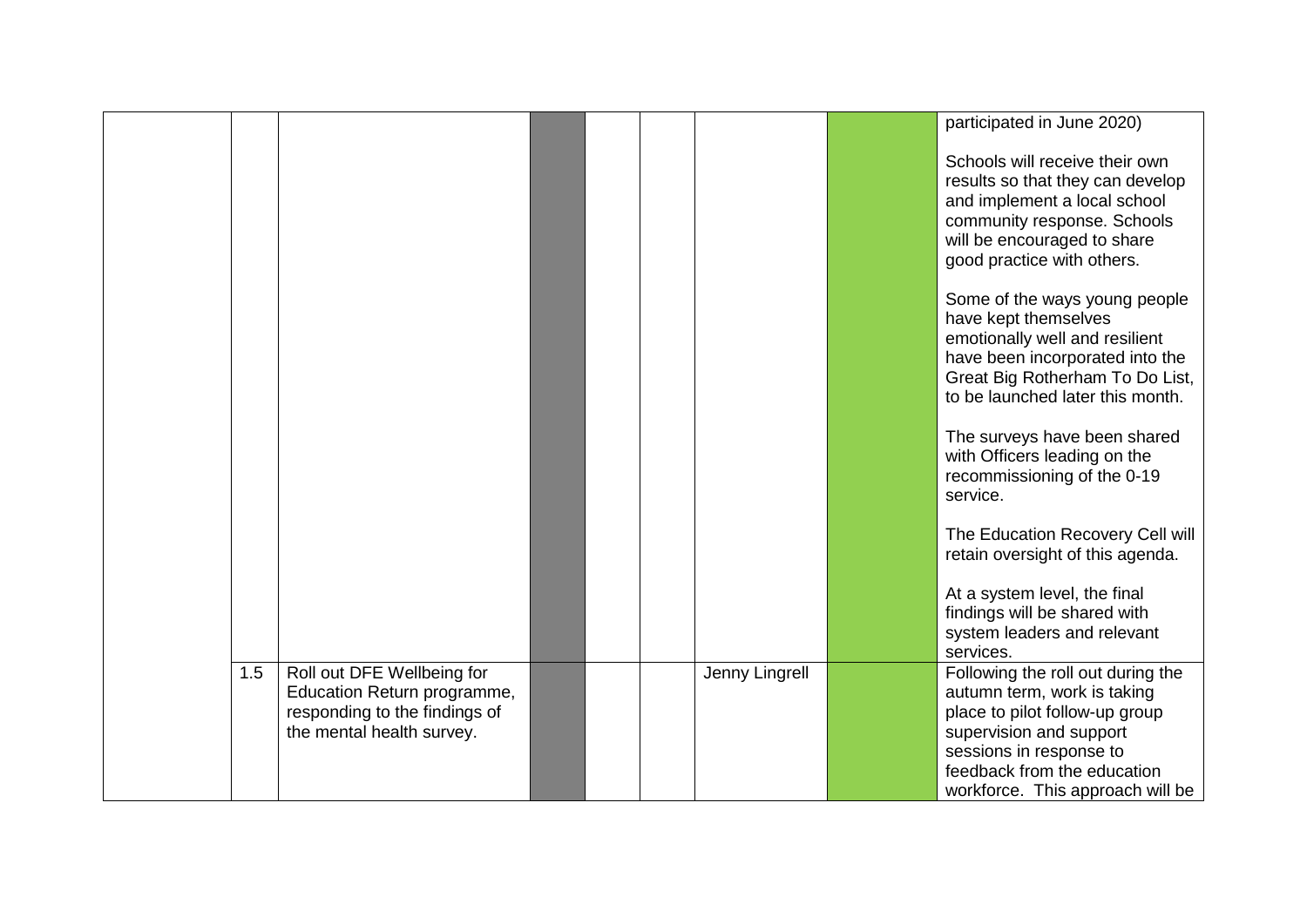|                                                                                   |     |                                                                                                                                          |  |                     | embedded in plans for offer CPD                                                                                                                                                                                                                                                                                                                                                                                                          |
|-----------------------------------------------------------------------------------|-----|------------------------------------------------------------------------------------------------------------------------------------------|--|---------------------|------------------------------------------------------------------------------------------------------------------------------------------------------------------------------------------------------------------------------------------------------------------------------------------------------------------------------------------------------------------------------------------------------------------------------------------|
| Support<br>children and<br>young people<br>to achieve<br>their full<br>potential. | 1.6 | Ensure that children reach a<br>good stage of development<br>across core subject areas as<br>part of educational attainment<br>measures. |  | <b>Nathan Heath</b> | / support to schools.<br>Continued supportive sessions<br>for school/early years leaders<br>are arranged for the rest of the<br>academic year and into new<br>academic year to provide a<br>supportive forum whilst<br>preparing for schools as part of<br>the education recovery. Key<br>updates and revisions to<br>statutory guidance have been<br>provided to schools in line with<br>national updates/roadmap.                      |
|                                                                                   |     |                                                                                                                                          |  |                     | RMBC has developed an<br>Education Recovery cell which is<br>focused on supporting all areas<br>of education to have a proactive<br>approach to challenges across<br>the final part of the academic<br>year. Key areas of focus include<br>access to additional support for<br>vulnerable groups, education<br>recovery curriculum, a holistic<br>team around school bid in<br>partnership with PH and work<br>around school attendance. |
|                                                                                   | 1.7 | Ensure that children continue<br>to consistently attend<br>education across this<br>academic year.                                       |  | <b>Nathan Heath</b> | Across the final part of this<br>academic year and into the new<br>academic year, the impact of the<br>pandemic on student attainment<br>and educational engagement<br>remains a clear area of focus.<br>The Education Recovery Cell is                                                                                                                                                                                                  |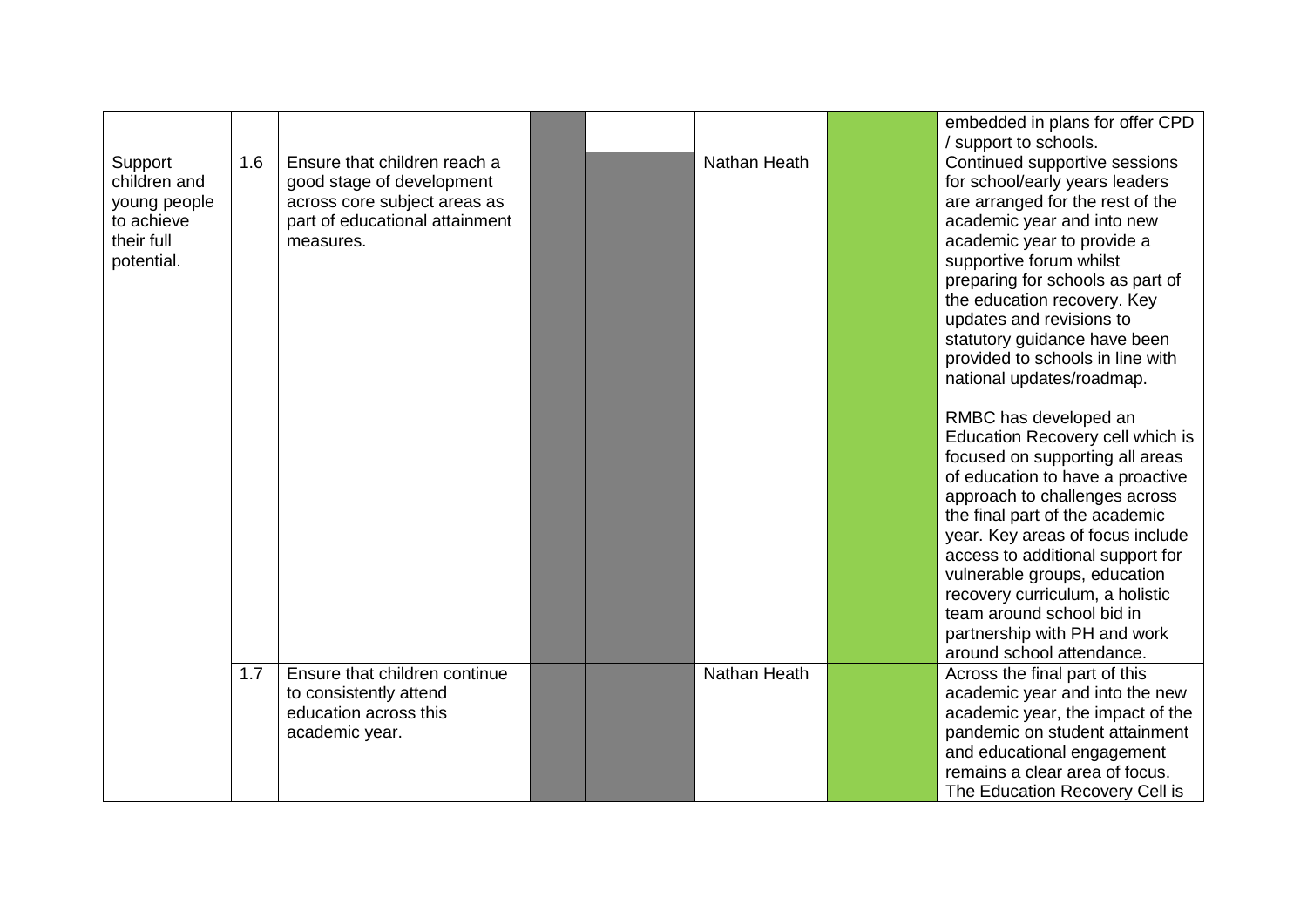|     |                                                                                                                                                                 |  |                     | focussed on maximising the use<br>of central government<br>investment in the 'catch-up' for<br>post-COVID gaps in academic<br>attainment.                                                                                                                                                                                                                                                                                                                                                           |
|-----|-----------------------------------------------------------------------------------------------------------------------------------------------------------------|--|---------------------|-----------------------------------------------------------------------------------------------------------------------------------------------------------------------------------------------------------------------------------------------------------------------------------------------------------------------------------------------------------------------------------------------------------------------------------------------------------------------------------------------------|
| 1.8 | Develop a supportive network<br>for elective home education,<br>with a focus on ensuring<br>support is in place for<br>vulnerable groups within this<br>cohort. |  | <b>Nathan Heath</b> | Work has continued to address<br>the increment in EHE cases<br>across this term, including a<br>series of multi-agency EHE<br>summits looking at support and<br>oversight to make sure this<br>cohort are visible and supported.<br>The EHE multi-agency<br>governance group has been<br>enhanced by additional<br>membership following EHE<br>summits to ensure support is<br>available for students/families<br>who have elected to home<br>educate. Numbers have<br>stabilised across this term. |
| 1.9 | Develop an understanding of<br>the impact of school closures<br>and intermittent school<br>attendance on children and<br>young people with SEND.                |  | Jenny Lingrell      | <b>SEND Strategic Board have</b><br>developed an outcomes<br>framework, monitored via a<br>performance dashboard. This<br>will be supplemented with case<br>studies.<br>Summer activity-based support<br>including summer schools,<br>activity programmes and<br>extended school programmes<br>will provide continuation of<br>support across the summer<br>break.                                                                                                                                  |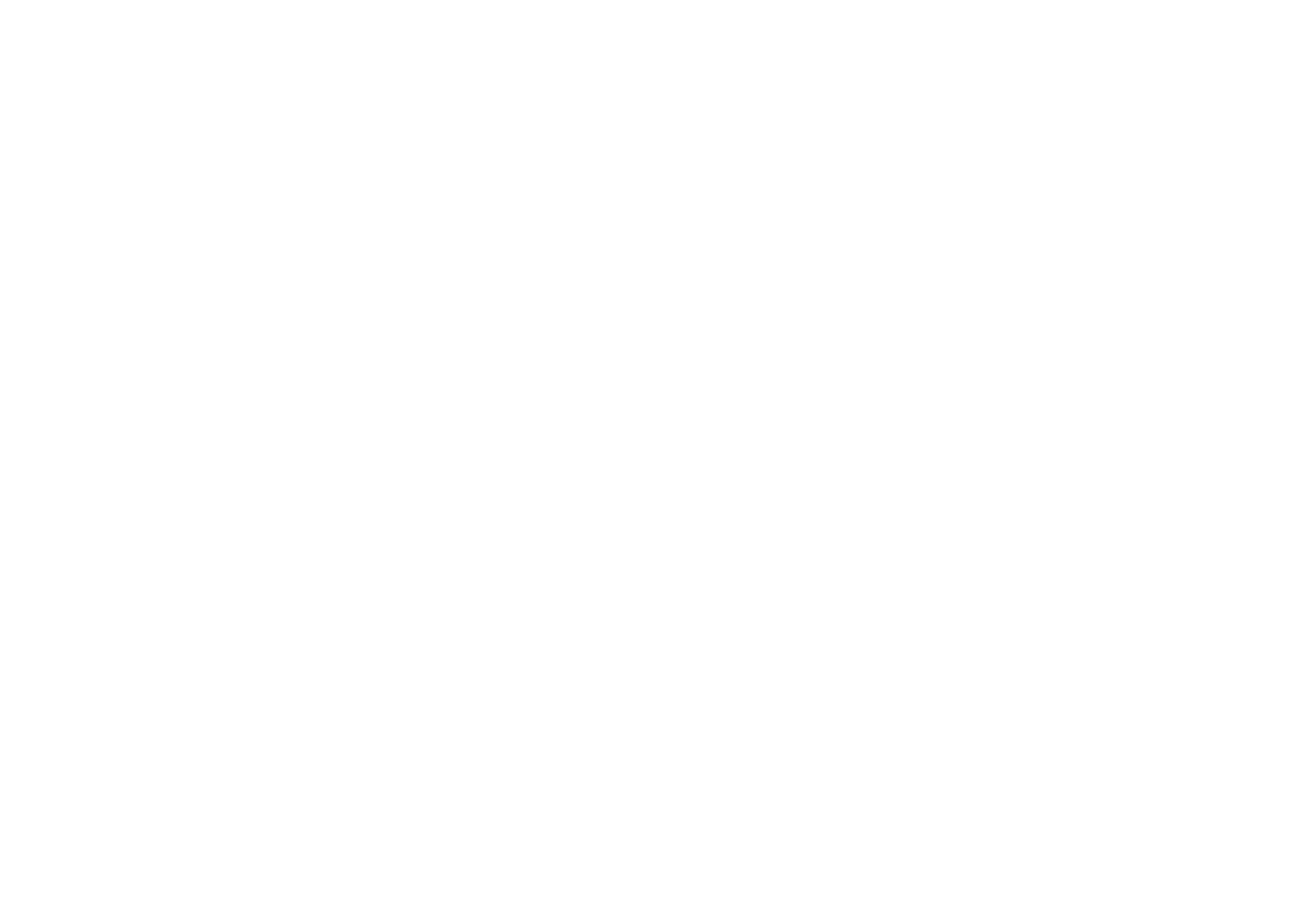### **Aim 2: All Rotherham people enjoy the best possible mental health and wellbeing and have a good quality of life**

Board Sponsor: Kathryn Singh, Chief Executive, Rotherham Doncaster and South Humber NHS Foundation Trust

| <b>Priority</b>                                                    | #   | <b>Milestones</b>                                                                                                                                                                    |                    | <b>Timescale</b> |             | Lead(s)                                                                        | <b>RAG rating</b> | <b>Progress update</b>                                                                                                                                                                                                                                                                                                                                                                                                                                                                                                                                                                                                                                                                                              |
|--------------------------------------------------------------------|-----|--------------------------------------------------------------------------------------------------------------------------------------------------------------------------------------|--------------------|------------------|-------------|--------------------------------------------------------------------------------|-------------------|---------------------------------------------------------------------------------------------------------------------------------------------------------------------------------------------------------------------------------------------------------------------------------------------------------------------------------------------------------------------------------------------------------------------------------------------------------------------------------------------------------------------------------------------------------------------------------------------------------------------------------------------------------------------------------------------------------------------|
|                                                                    |     |                                                                                                                                                                                      | Oct-<br><b>Dec</b> | Jan-<br>Mar      | Apr-<br>Jun |                                                                                |                   |                                                                                                                                                                                                                                                                                                                                                                                                                                                                                                                                                                                                                                                                                                                     |
| Deliver the<br><b>Better Mental</b><br>Health for All<br>Strategy. | 2.1 | Development and<br>implementation of the Public<br>Mental Health and Wellbeing<br>COVID action plan, ensuring<br>that vulnerable and at-risk<br>groups are reflected in the<br>plan. |                    |                  |             | <b>Ruth Fletcher-</b><br>Brown, Public<br>Health<br>Specialist,<br><b>RMBC</b> |                   | The Public Mental Health and<br>Wellbeing COVID Group has<br>now formed as the Mental<br>Health and Wellbeing Recovery<br>Cell, reporting to RMBC Gold. it<br>also has reporting links to the<br>Health and Wellbeing Board<br>and Mental Health & Learning<br>Disability Transformation Group.<br>The plan has been updated to<br>address the next phase of<br>recovery.<br>Workshops on bereavement in<br>relation to the general<br>bereavement listening service<br>and the suicide listening service<br>(Amparo) are still being<br>promoted to staff across the<br>partnership. The workshops are<br>aimed at professionals working<br>in organisations who may be<br>able to refer people to the<br>service. |
|                                                                    |     |                                                                                                                                                                                      |                    |                  |             |                                                                                |                   | Rotherham has nearly reached                                                                                                                                                                                                                                                                                                                                                                                                                                                                                                                                                                                                                                                                                        |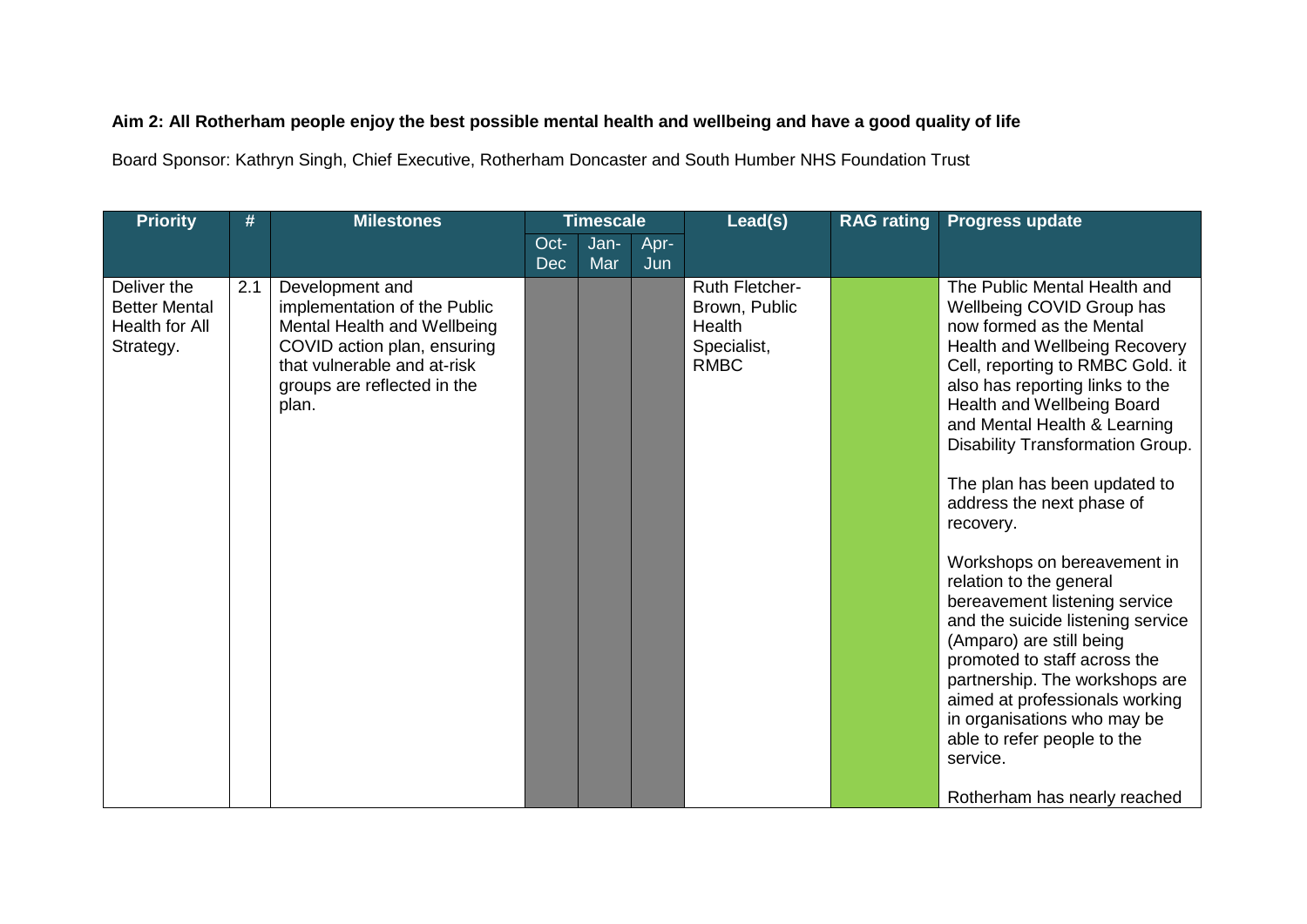|     |                                                                                                    |                                                                                                                                  | capacity for referrals through to<br>the general listening service.<br>Other actions include: the third<br>C&YP survey which closed on<br>the 17 <sup>th</sup> June, actions following<br>the survey are reference in Aim<br>1.<br><b>PHE Prevention and Promotion</b><br>Fund for Better Mental Health-<br>Rotherham has been successful<br>in securing this fund. The fund |
|-----|----------------------------------------------------------------------------------------------------|----------------------------------------------------------------------------------------------------------------------------------|------------------------------------------------------------------------------------------------------------------------------------------------------------------------------------------------------------------------------------------------------------------------------------------------------------------------------------------------------------------------------|
|     |                                                                                                    |                                                                                                                                  | will address 3 projects: Team<br>around the School, Workplace<br><b>Mental Health Promotion</b><br>focusing on small and medium<br>employers and Befriending next<br>steps project. The activity will be<br>delivered between July 2021<br>and May 2022.                                                                                                                     |
| 2.2 | Develop and deliver a<br>communications and<br>engagement plan to promote<br>better mental health. | Gordon Laidlaw,<br>Head of<br>Communications<br>Rotherham CCG<br>and Rotherham<br><b>Integrated Care</b><br>Partnership<br>(ICP) | The Great Big Rotherham To-<br>Do List is about to be launched.<br>This resource is about capturing<br>ways people have kept<br>themselves resilient, many of<br>which come under the Five<br>Ways to Wellbeing.<br>The resource will be launched                                                                                                                            |
|     |                                                                                                    | Diane Clarke,<br>Account<br>Manager<br>Adult Care,<br>Housing and                                                                | through the local paper, in<br>Homematters magazine,<br>through social media. It will link<br>people to a page on the RMBC<br>site where people can get more                                                                                                                                                                                                                 |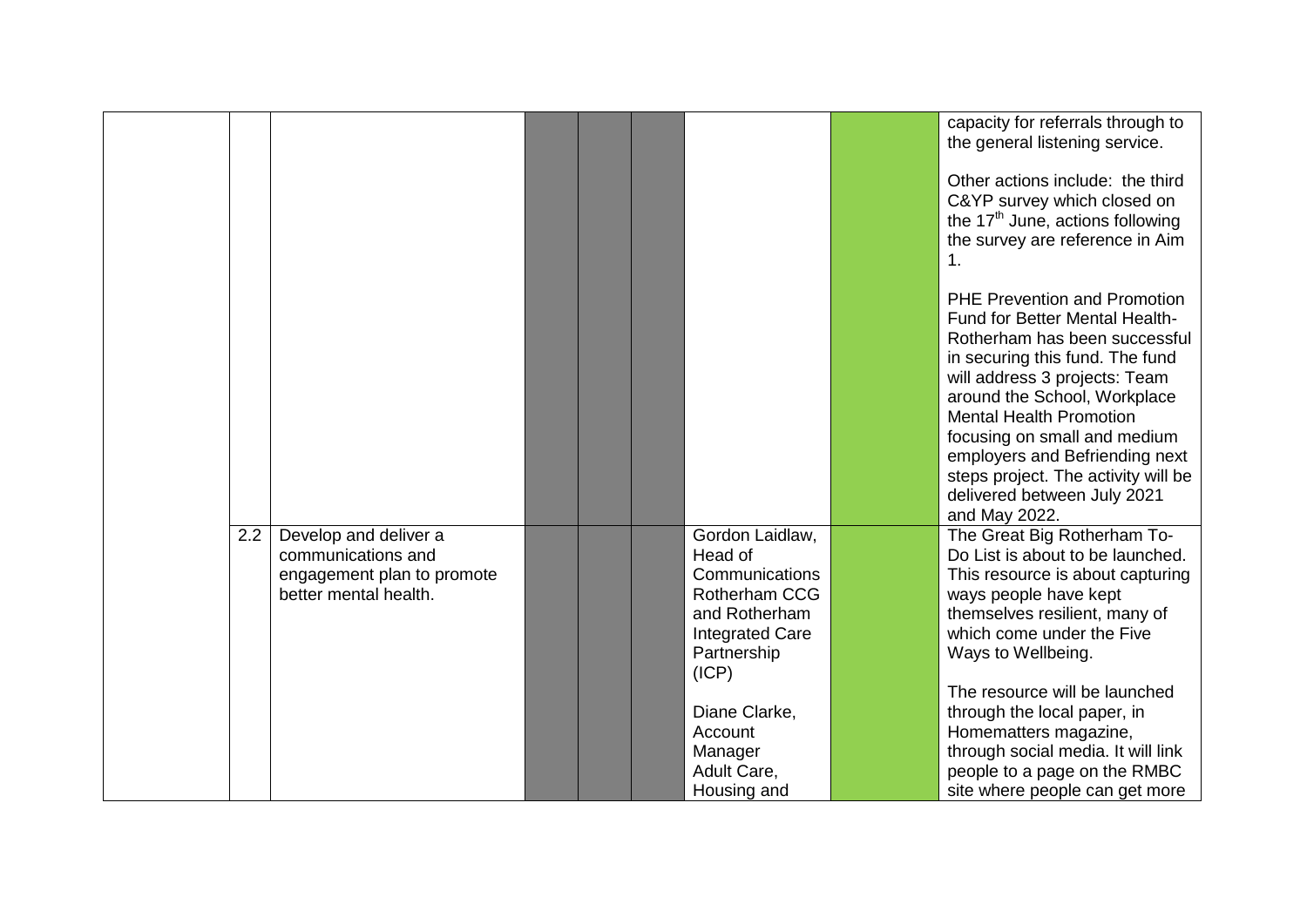|                                                                                        |     |                                                                                |  | Public Health,<br><b>RMBC</b>                                                                                                                                                            | ideas and find an accessible<br>version. The resource also<br>promotes Rotherhive.<br>We are working with partners to<br>look at the wider distribution and<br>promotion.                                                                                                                                                                                                                                                                                                                                                                                                                                    |
|----------------------------------------------------------------------------------------|-----|--------------------------------------------------------------------------------|--|------------------------------------------------------------------------------------------------------------------------------------------------------------------------------------------|--------------------------------------------------------------------------------------------------------------------------------------------------------------------------------------------------------------------------------------------------------------------------------------------------------------------------------------------------------------------------------------------------------------------------------------------------------------------------------------------------------------------------------------------------------------------------------------------------------------|
|                                                                                        |     |                                                                                |  |                                                                                                                                                                                          | The Comms and Engagement<br>group still have a focus on:<br>1. Be the One suicide<br>prevention campaign<br>2. Emotional resilience<br>Loneliness and isolation                                                                                                                                                                                                                                                                                                                                                                                                                                              |
| Deliver the<br>Rotherham<br>Suicide<br>Prevention<br>and Self-<br>Harm Action<br>Plan. | 2.3 | Review local action plan in line<br>with COVID-19 and emerging<br>risk groups. |  | Anne-Marie<br>Lubanski,<br>Strategic<br>Director, Adult<br>Care, Housing<br>and Public<br>Health, RMBC<br><b>Ruth Fletcher-</b><br>Brown, Public<br>Health<br>Specialist,<br><b>RMBC</b> | The Suicide Prevention<br>Operational Group which<br>reviews all suspected suicides<br>has its own action plan<br>reflecting on the real time data,<br>considering the pandemic and<br>associated risk factors including<br>groups of people who may be at<br>risk. This is updated with<br>partners at every meeting.<br>Specific actions include:<br>signposting to Rotherhive<br>website, information for people<br>at risk of relationships<br>breakdown, helping carers and<br>best practice for following up<br>missed appointments,<br>information for primary care,<br>training for staff across the |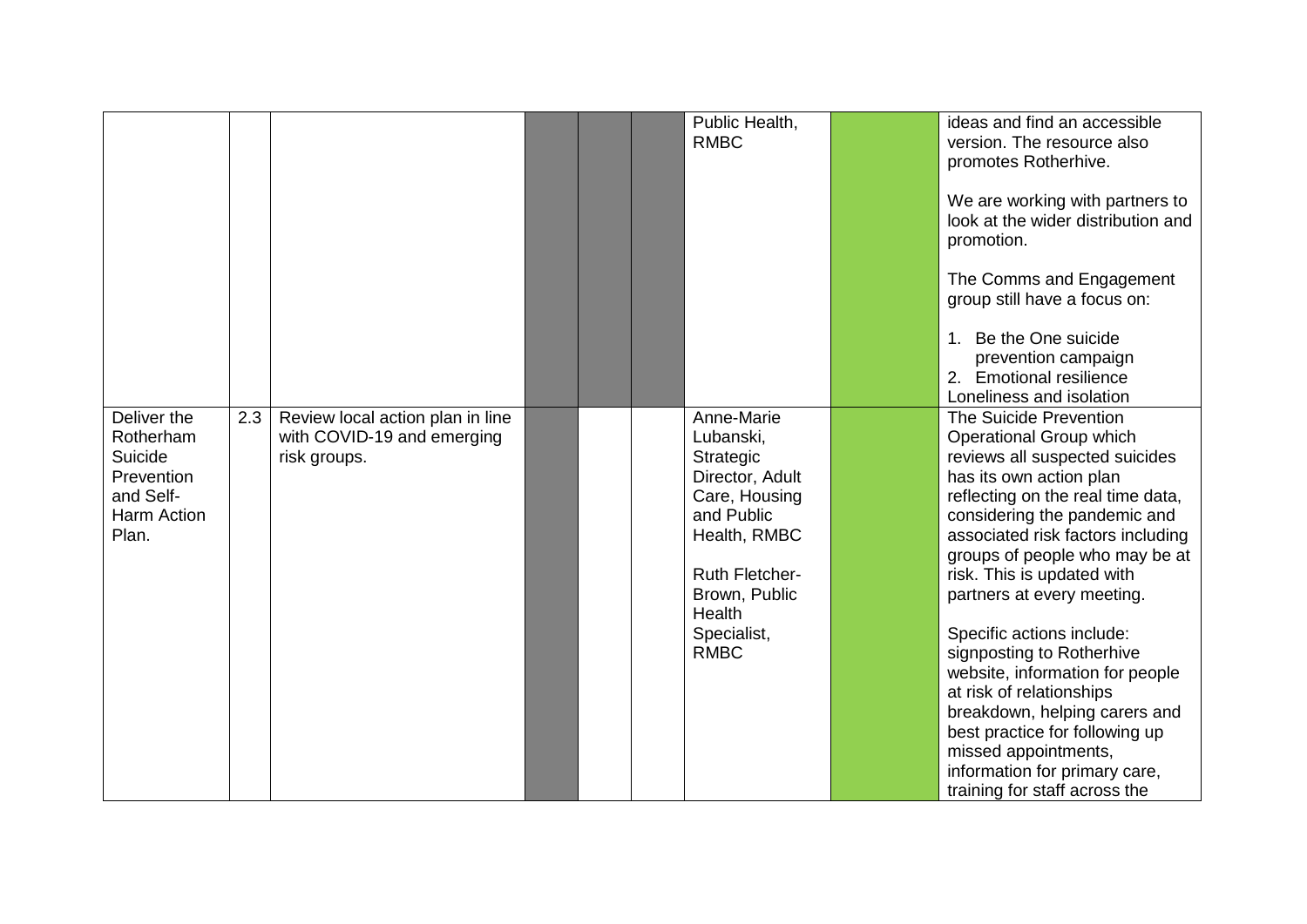|     |                                       |                                                                                                                                                                                          | partnership.                                                                                                                                                                                                                                                                                                                                                                                                                                                                                                                                                                                               |
|-----|---------------------------------------|------------------------------------------------------------------------------------------------------------------------------------------------------------------------------------------|------------------------------------------------------------------------------------------------------------------------------------------------------------------------------------------------------------------------------------------------------------------------------------------------------------------------------------------------------------------------------------------------------------------------------------------------------------------------------------------------------------------------------------------------------------------------------------------------------------|
|     |                                       |                                                                                                                                                                                          |                                                                                                                                                                                                                                                                                                                                                                                                                                                                                                                                                                                                            |
|     |                                       |                                                                                                                                                                                          | A full review of the borough-<br>wide plan will take place with<br>partners in the autumn and will<br>be attended by Professor Nav<br>Kapur. Partners update the<br>plan to evidence progress<br>achieved.                                                                                                                                                                                                                                                                                                                                                                                                 |
|     |                                       |                                                                                                                                                                                          | Be the One $-$ we are working on<br>a campaign targeting women<br>which will launch in September<br>2021.                                                                                                                                                                                                                                                                                                                                                                                                                                                                                                  |
| 2.4 | Delivery and evaluation of year<br>3. | Anne-Marie<br>Lubanski,<br>Strategic<br>Director, Adult<br>Care, Housing<br>and Public<br>Health, RMBC<br><b>Ruth Fletcher-</b><br>Brown, Public<br>Health<br>Specialist,<br><b>RMBC</b> | The final small grants evaluation<br>report will be available this<br>summer.<br>Self-Harm Train the Trainer-the<br>provider organisation,<br>Harmless, has been working<br>with RMBC and RCCG officers<br>and has just completed a<br>second training cohort. These<br>trainers should be ready to<br>deliver the awareness courses<br>this summer/early Autumn. The<br>trainers are from across the<br>partnership some will have a<br>specific focus on older people<br>and self-harm.<br>The awareness course has<br>been adapted for virtual delivery<br>until face to face training is<br>permitted. |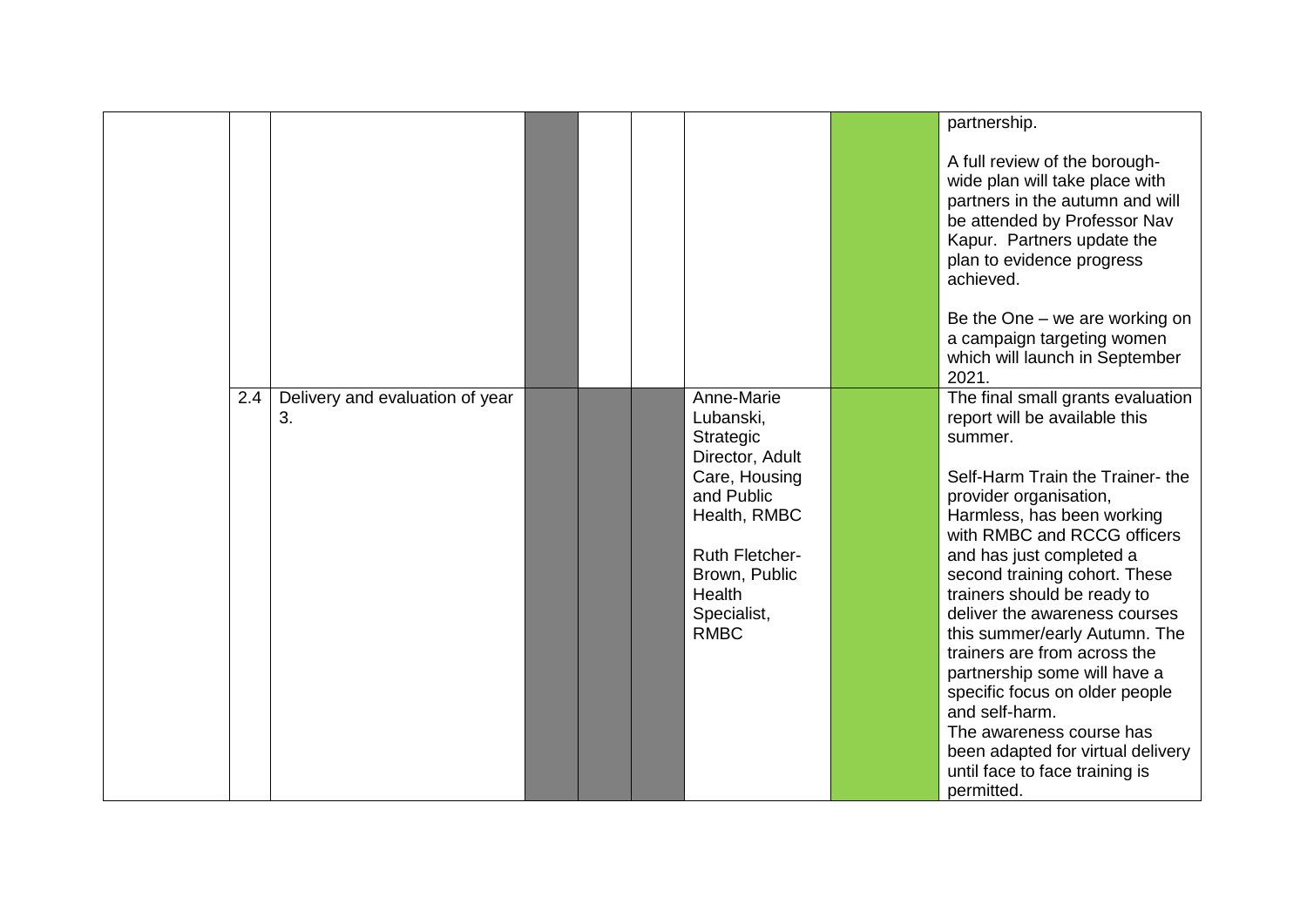|     |                                                  |  |                                                                                                        | Rotherham CCG led the<br>procurement of the SY listening<br>service working with SY Public<br>Health Leads. This service is for<br>people bereaved/affected and<br>exposed to suicide. The<br>contract with the successful<br>provider commenced in January<br>2021 and will finish in January<br>2022. Workshops are being<br>promoted to staff across the<br>partnership so that staff know<br>how to refer people in.<br>Regular contract meetings take<br>place with the provider.<br>We are meeting with other LAs,<br>chaired by RCCG, to discuss<br>future commissioning intentions<br>for both Amparo and the<br>bereavement listening service. |
|-----|--------------------------------------------------|--|--------------------------------------------------------------------------------------------------------|---------------------------------------------------------------------------------------------------------------------------------------------------------------------------------------------------------------------------------------------------------------------------------------------------------------------------------------------------------------------------------------------------------------------------------------------------------------------------------------------------------------------------------------------------------------------------------------------------------------------------------------------------------|
| 2.5 | Promote and evaluate the Be<br>the One campaign. |  | Anne-Marie<br>Lubanski,<br>Strategic<br>Director, Adult<br>Care, Housing<br>and Public<br>Health, RMBC | All suicide prevention training<br>sessions promote the website.<br>The website is promoted n<br>Rotherhive and in the GP<br>Suicide Prevention Top Tips.                                                                                                                                                                                                                                                                                                                                                                                                                                                                                               |
|     |                                                  |  | <b>Ruth Fletcher-</b><br>Brown, Public<br>Health<br>Specialist,                                        |                                                                                                                                                                                                                                                                                                                                                                                                                                                                                                                                                                                                                                                         |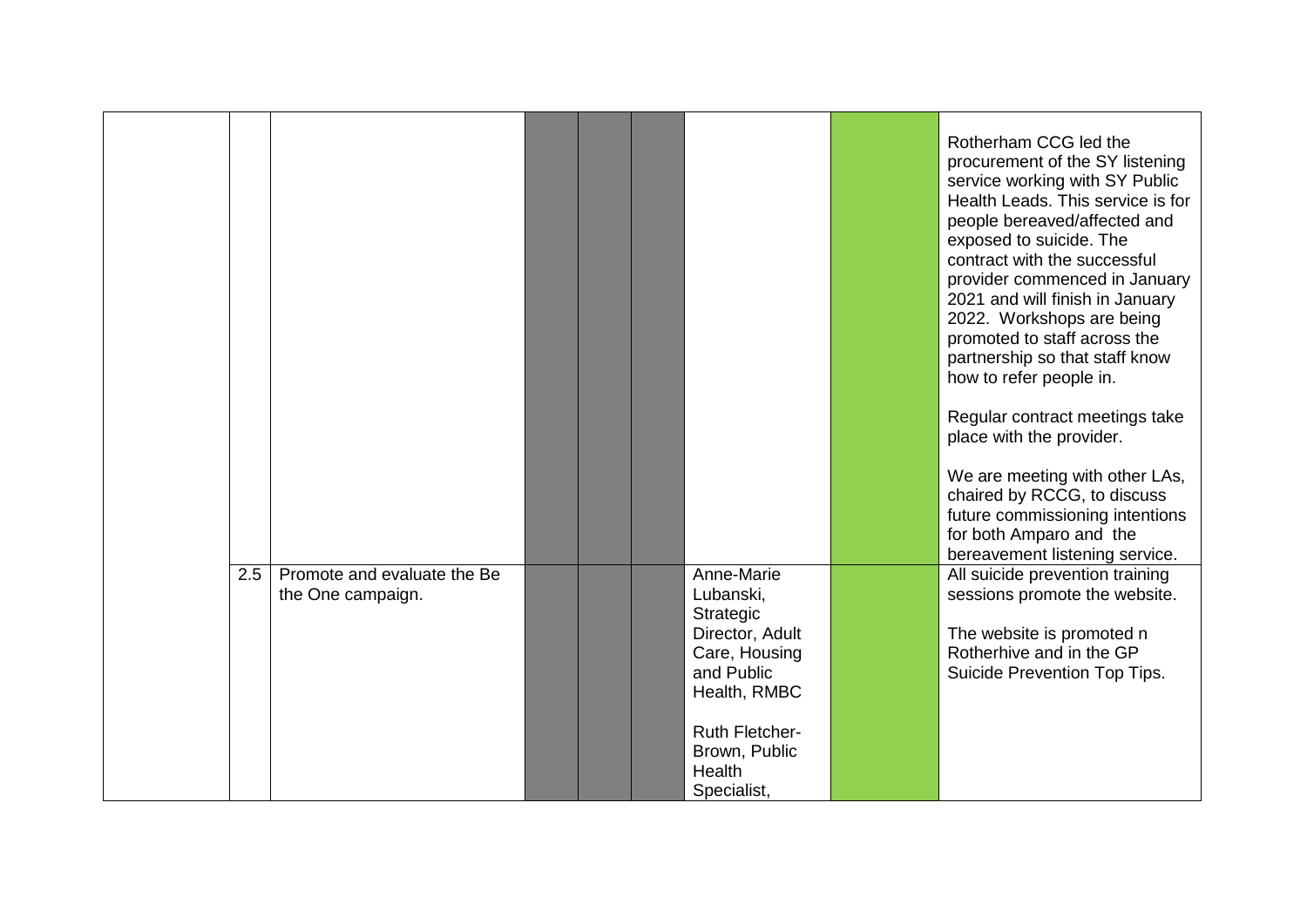|                                                                                          |     |                                                                                                          |  | <b>RMBC</b>                                                                                                                                                                              |                                                                                                                                                                                                                                                                                                                                                                                    |
|------------------------------------------------------------------------------------------|-----|----------------------------------------------------------------------------------------------------------|--|------------------------------------------------------------------------------------------------------------------------------------------------------------------------------------------|------------------------------------------------------------------------------------------------------------------------------------------------------------------------------------------------------------------------------------------------------------------------------------------------------------------------------------------------------------------------------------|
|                                                                                          | 2.6 | Coordinated training<br>programme for suicide<br>prevention and self-harm                                |  | Anne-Marie<br>Lubanski,<br>Strategic<br>Director, Adult<br>Care, Housing<br>and Public<br>Health, RMBC<br><b>Ruth Fletcher-</b><br>Brown, Public<br>Health<br>Specialist,<br><b>RMBC</b> | A training provider was secured<br>at the beginning of the financial<br>year.<br>A programme of suicide<br>prevention courses have been<br>promoted across the<br>partnership with a particular<br>emphasis on police, primary<br>care and VCS<br>Bookings are made via RMBC<br>Learning and Development.<br>The training is virtual until face<br>to face provision is permitted. |
| Promote<br>positive<br>workplace<br>wellbeing for<br>staff across<br>the<br>partnership. | 2.7 | Promote all Health and<br><b>Wellbeing Board partners to</b><br>sign up to the Be Well at Work<br>award. |  | Colin Ellis,<br>Workplace<br>Health Advisor,<br><b>RMBC</b>                                                                                                                              | A discussion around this took<br>place at the January Health and<br>Wellbeing Board meeting, as a<br>way of promoting the award<br>amongst all partners.<br>Discussions are ongoing<br>regarding further ways to<br>engage partners.                                                                                                                                               |
|                                                                                          | 2.8 | Share and pool resources<br>across the partnership relating<br>to workplace wellbeing.                   |  | Leanne Dudhill,<br><b>HR Business</b><br>Partner (OD),<br><b>RMBC</b>                                                                                                                    | The workforce enabling group<br>priorities have been confirmed<br>across the Place Partnership<br>and include a formal shared<br>learning approach across all<br>partners. This will ensure that<br>the sharing and pooling of<br>resources undertaken during                                                                                                                      |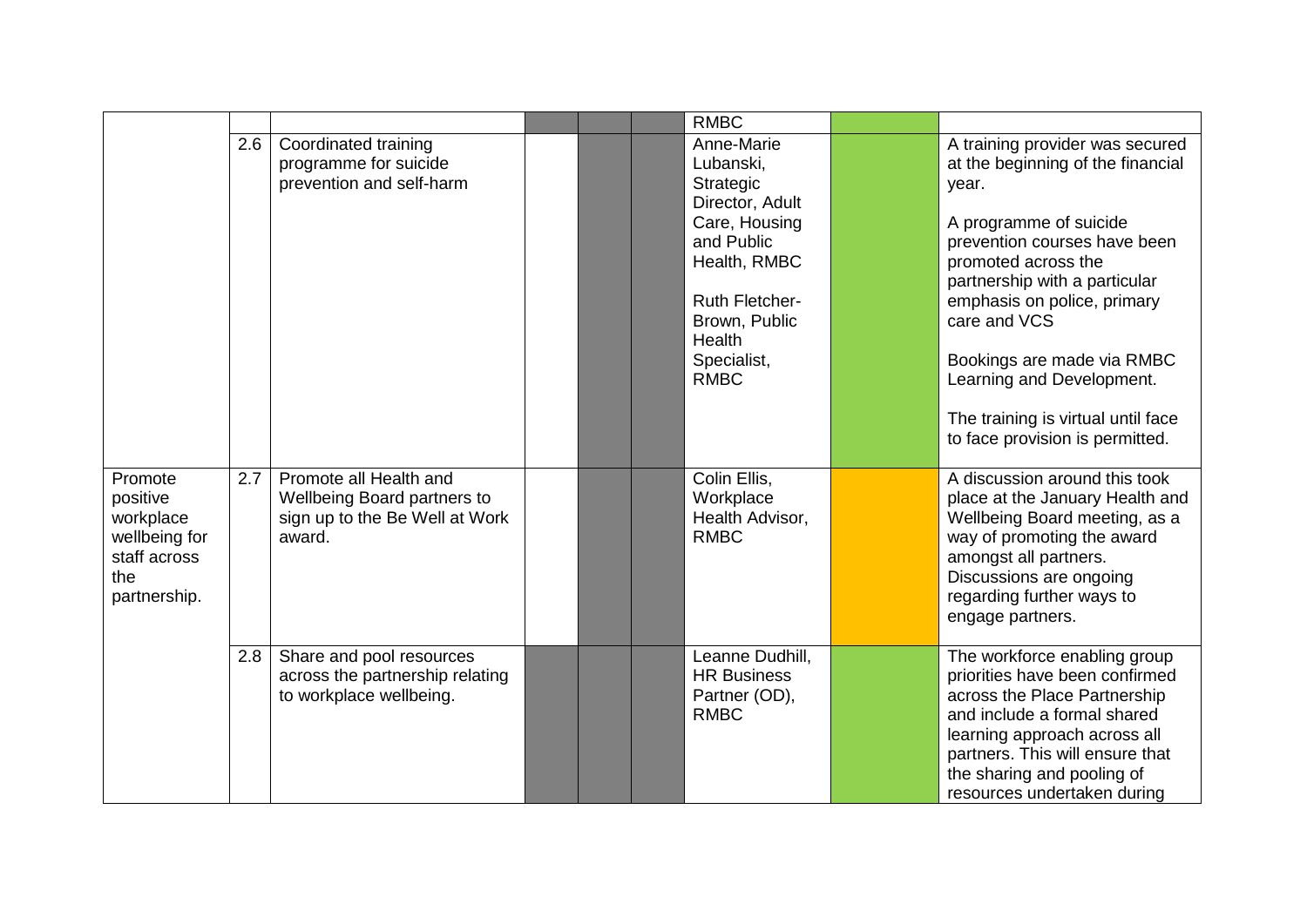|  |  |  |  | the last 18 months in relation to |
|--|--|--|--|-----------------------------------|
|  |  |  |  | wellbeing and wider L&D           |
|  |  |  |  | continues.                        |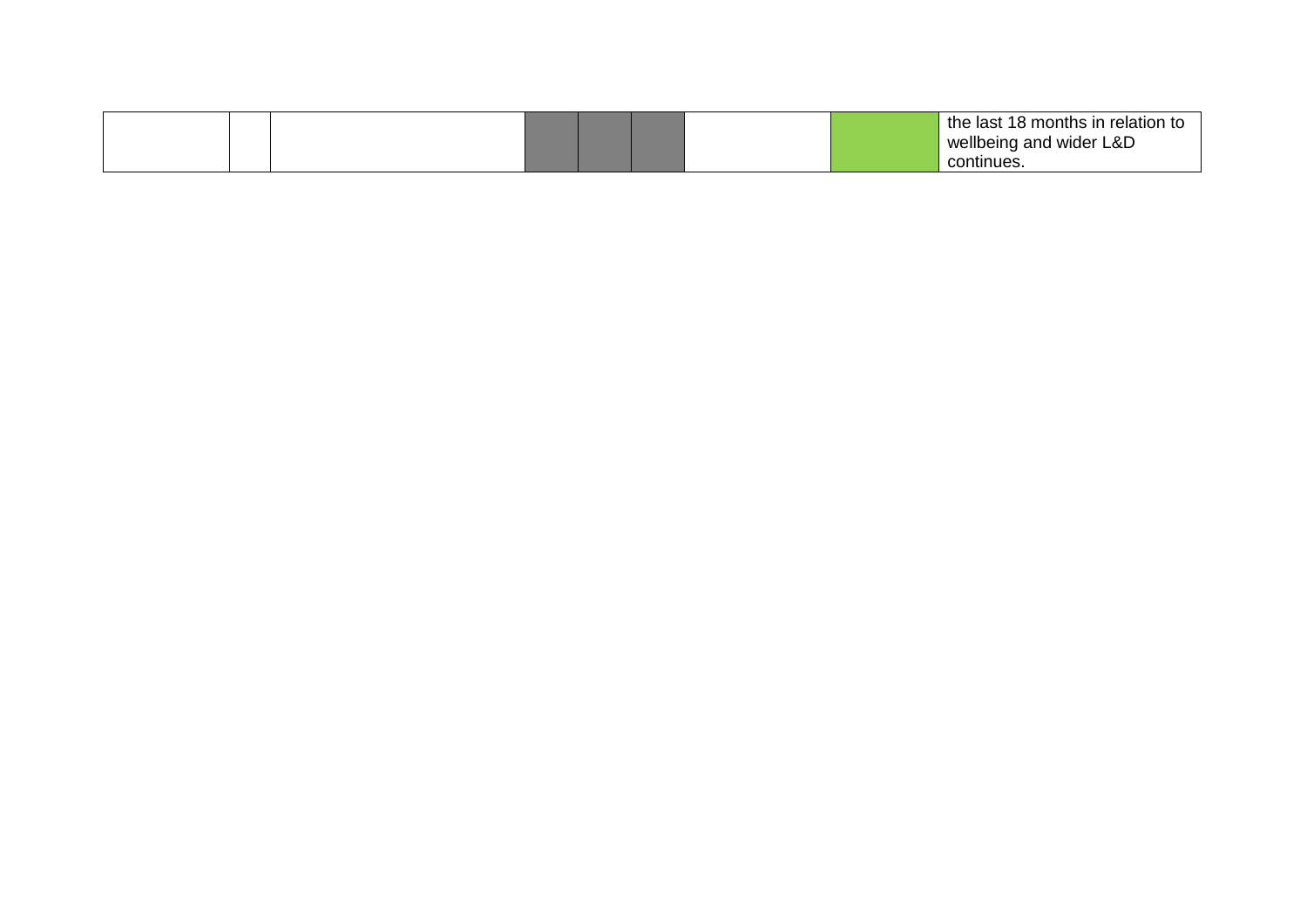## **Aim 3: All Rotherham people live well for longer**

Board sponsor: Sharon Kemp, Chief Executive, Rotherham Metropolitan Borough Council

| <b>Priority</b>                                                                                                                                       | #   | <b>Milestones</b>                                                                                                                                                       |                    | <b>Timescale</b> |             | Lead(s)                                                           | <b>RAG rating</b> | <b>Progress update</b>                                                                                                                                                                                                                                                                                                                                                                                                                                                                                                                                                                                                                                                                                                                                                                                                                 |
|-------------------------------------------------------------------------------------------------------------------------------------------------------|-----|-------------------------------------------------------------------------------------------------------------------------------------------------------------------------|--------------------|------------------|-------------|-------------------------------------------------------------------|-------------------|----------------------------------------------------------------------------------------------------------------------------------------------------------------------------------------------------------------------------------------------------------------------------------------------------------------------------------------------------------------------------------------------------------------------------------------------------------------------------------------------------------------------------------------------------------------------------------------------------------------------------------------------------------------------------------------------------------------------------------------------------------------------------------------------------------------------------------------|
|                                                                                                                                                       |     |                                                                                                                                                                         | Oct-<br><b>Dec</b> | Jan-<br>Mar      | Apr-<br>Jun |                                                                   |                   |                                                                                                                                                                                                                                                                                                                                                                                                                                                                                                                                                                                                                                                                                                                                                                                                                                        |
| Build a social<br>movement to<br>support local<br>people to be<br>more<br>physically<br>active, to<br>benefit<br>physical and<br>mental<br>wellbeing. | 3.1 | Launch the Moving Rotherham<br>campaign, using real stories<br>and images of local people<br>being active to encourage<br>more physical activity across<br>the borough. |                    |                  |             | Kate Green,<br><b>Public Health</b><br>Specialist,<br><b>RMBC</b> |                   | Moving Rotherham Partnership,<br>chaired by Chris Siddall, Acting<br>Head of strategic Projects and<br>Partnerships R&E, taking place<br>quarterly. Continuing to engage<br>wider group of partners through<br>Twitter and #MovingRotherham.<br><b>Shaping Places for Healthier</b><br>Lives programme - Moving in<br>Nature project - stakeholder<br>workshops taken place and<br>artists have completed their<br>engagement activities and fed<br>back. Final application has been<br>submitted with proposal for 3-<br>year project (at value of £300k)<br>to increase use of local urban<br>green space across Rotherham.<br>Awaiting outcome and will report<br>back to Health and Wellbeing<br>Board.<br>Beat the Street game has<br>completed with 15,190 players<br>registered and 124,076 miles<br>travelled. Sustain plan in |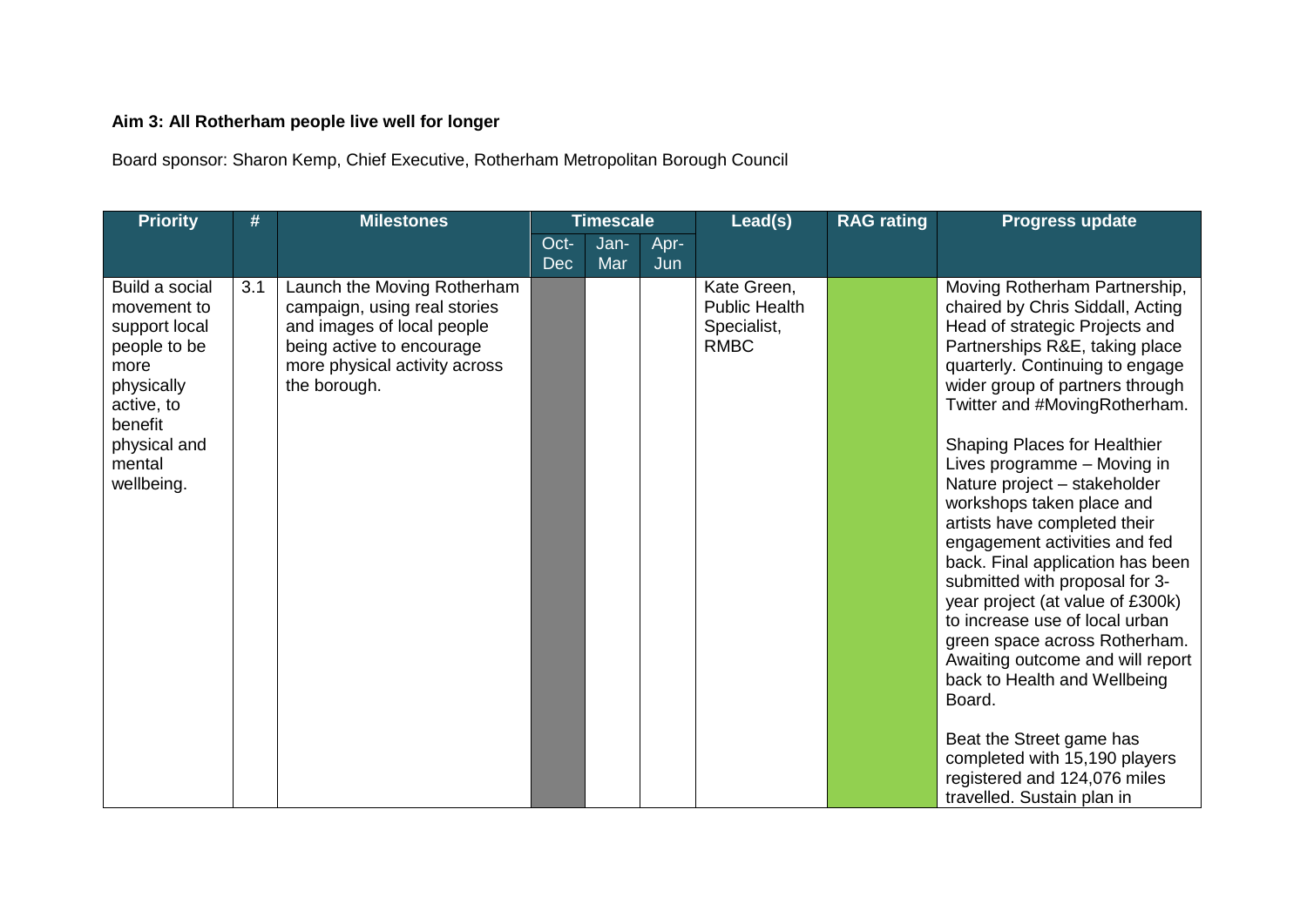|        |     |                                                                                                             |  |                                                                                                                     | development to support<br>continued behaviour change in<br>those taking part - which will run<br>until Dec 2021. Summer<br>programme offer has been<br>developed with promotional<br>material to be circulated shortly.<br>Participant Awards are being<br>distributed.<br>Two local parkrun events to start |
|--------|-----|-------------------------------------------------------------------------------------------------------------|--|---------------------------------------------------------------------------------------------------------------------|--------------------------------------------------------------------------------------------------------------------------------------------------------------------------------------------------------------------------------------------------------------------------------------------------------------|
|        |     |                                                                                                             |  |                                                                                                                     | back 24 <sup>th</sup> July (pending council<br>approval) at Rother Valley and<br>Clifton Park, with an average of<br>400-500 runners/walkers each<br>week across two sites. New<br>junior parkrun event to start in<br>Rawmarsh in due course.                                                               |
|        | 3.2 | Develop and roll out a Making<br><b>Every Contact Count training</b><br>programme for physical<br>activity. |  | Phil Spencer,<br>Public Health,<br><b>RMBC</b><br>Kate Green,<br><b>Public Health</b><br>Specialist,<br><b>RMBC</b> | Due to other MECC programme<br>(loneliness) currently being<br>rolled out, this will be explored<br>for later in the year.                                                                                                                                                                                   |
|        | 3.3 | <b>Roll out Clinical Champions</b><br>Training for GPs and other<br>healthcare professionals.               |  | Kate Green,<br><b>Public Health</b><br>Specialist,<br><b>RMBC</b>                                                   | Information has been shared<br>about the training opportunity.<br>COVID has resulted in capacity<br>issues, meaning it has not yet<br>been possible to utilise this<br>opportunity. The offer is still<br>available for free and is now on<br>a virtual platform.                                            |
| Ensure | 3.4 | Refresh and co-produce the                                                                                  |  | Jo Hinchliffe,                                                                                                      | Work has been ongoing to co-                                                                                                                                                                                                                                                                                 |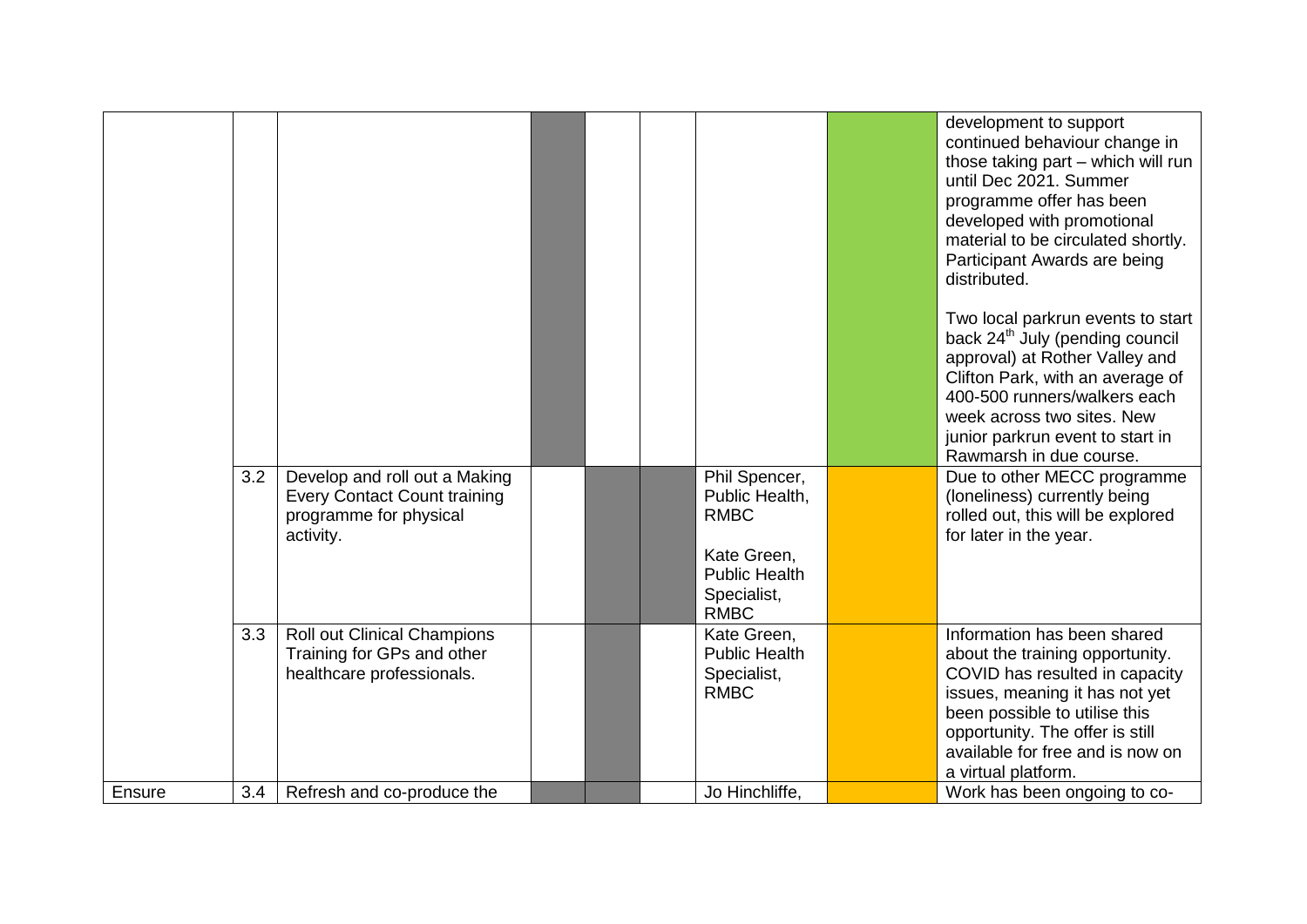| support is in |     | Carers Strategy, with          |  | Service        | produce a refreshed Carers          |
|---------------|-----|--------------------------------|--|----------------|-------------------------------------|
| place for     |     | consideration of the new       |  | Improvement    | Strategy with partners and          |
| carers.       |     | cohort of carers that has      |  | and            | Rotherham carers. Resources         |
|               |     | emerged because of the         |  | Governance     | and capacity challenges within      |
|               |     | pandemic.                      |  | Manager,       | partner organisations have          |
|               |     |                                |  | <b>RMBC</b>    | impacted on the timescales for      |
|               |     |                                |  |                | developing the strategy             |
|               |     |                                |  |                | therefore this activity is slightly |
|               |     |                                |  |                | off track. Phase 1 of the Carers    |
|               |     |                                |  |                | Strategy, which will be focussed    |
|               |     |                                |  |                | on COVID recovery and               |
|               |     |                                |  |                | stabilisation, was due to be in     |
|               |     |                                |  |                | place by June 2021 this has         |
|               |     |                                |  |                | now slipped to the end of           |
|               |     |                                |  |                | August 2021. Work will then         |
|               |     |                                |  |                | continue to develop phases 2        |
|               |     |                                |  |                | and 3; phase 2 will be focussed     |
|               |     |                                |  |                | on improvement work and             |
|               |     |                                |  |                | creating communities of support     |
|               |     |                                |  |                | for carers and phase 3 will be      |
|               |     |                                |  |                | focussed on transformation and      |
|               |     |                                |  |                | ensuring that support for carers    |
|               |     |                                |  |                | is everyone's business.             |
|               | 3.5 | Apply the carers offer within  |  | Jo Hinchliffe, | Regional meetings are ongoing       |
|               |     | the adult social care pathway. |  | Service        | and are still providing useful      |
|               |     |                                |  | Improvement    | oversight / resources that are      |
|               |     |                                |  | and            | being applied locally. This is      |
|               |     |                                |  | Governance     | also an opportunity to share        |
|               |     |                                |  | Manager,       | examples of best practice.          |
|               |     |                                |  | <b>RMBC</b>    |                                     |
|               |     |                                |  |                | As a result of management           |
|               |     |                                |  |                | development sessions, pathway       |
|               |     |                                |  |                | priorities are being explored,      |
|               |     |                                |  |                | with work focussing on defining     |
|               |     |                                |  |                | the carers offer in line with the   |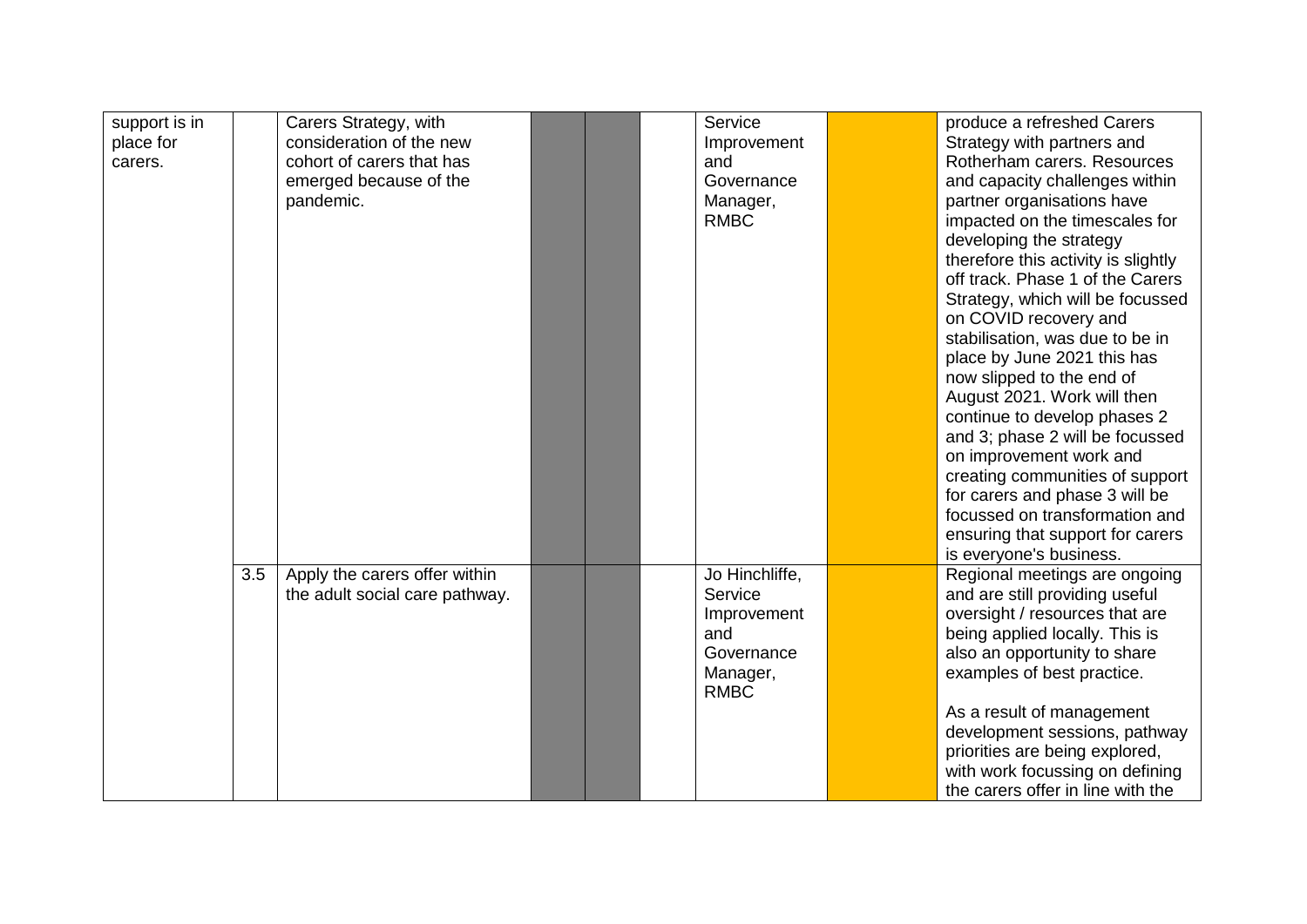|                                                                                    |     |                                                                                                                  |  |                                                                                          | refreshed Carers Strategy. An<br>action plan is in place to guide<br>this work. (Work is still ongoing)                                                                                                                                                                                                                                                                                                                              |
|------------------------------------------------------------------------------------|-----|------------------------------------------------------------------------------------------------------------------|--|------------------------------------------------------------------------------------------|--------------------------------------------------------------------------------------------------------------------------------------------------------------------------------------------------------------------------------------------------------------------------------------------------------------------------------------------------------------------------------------------------------------------------------------|
|                                                                                    | 3.6 | Enhance the information offer<br>for all carers in Rotherham.                                                    |  | Jo Hinchliffe,<br>Service<br>Improvement<br>and<br>Governance<br>Manager,<br><b>RMBC</b> | A communications subgroup is<br>in place with Carers Forum to<br>manage and plan information<br>offer.<br>Work has progressed<br>significantly with a Carers<br>Newsletter scheduled to launch<br>at the end of August 2021. Work<br>is also underway to look at<br>refreshing the carers info pack<br>that was written in lockdown.<br>Organisations are working<br>together offering input to the<br>newsletter and the info pack. |
| Develop a<br>whole-<br>systems<br>approach to<br>tackling                          | 3.7 | Establish a Healthy Weight<br><b>Strategy Group with</b><br>representation across all key<br>partners.           |  | Kate Green,<br><b>Public Health</b><br>Specialist,<br><b>RMBC</b>                        | Due to capacity across the<br>partnership this work was<br>paused. Restarting this work will<br>be explored as part of the<br>refresh of HWbB priorities.                                                                                                                                                                                                                                                                            |
| obesity in<br>Rotherham,<br>with<br>consideration<br>of the impact<br>of COVID-19. | 3.8 | Review the children's obesity<br>pathway.                                                                        |  | <b>TBC</b>                                                                               | Due to capacity across the<br>partnership this work was<br>paused. Restarting this work will<br>be explored as part of the<br>refresh of HWbB priorities.                                                                                                                                                                                                                                                                            |
|                                                                                    | 3.9 | Develop and agree an all-age<br>Healthy Weight for All Plan,<br>with consideration of the<br>impact of COVID-19. |  | Kate Green,<br><b>Public Health</b><br>Specialist,<br><b>RMBC</b>                        | A draft plan was in development<br>for the local authority healthy<br>weight declaration and plans to<br>engage partners in developing<br>their own declarations in support                                                                                                                                                                                                                                                          |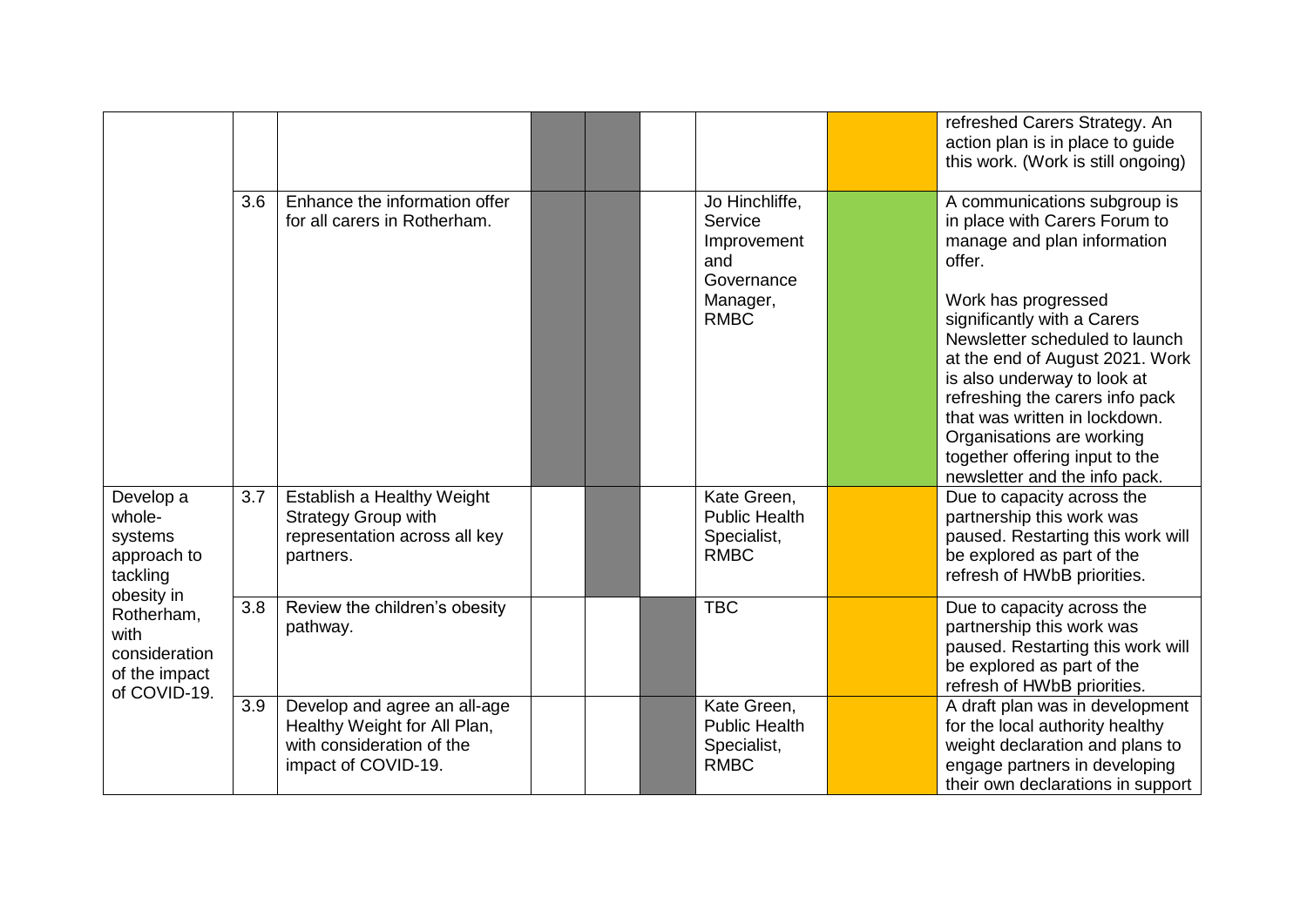|  |  |  |  | of this, which was paused due to ' |
|--|--|--|--|------------------------------------|
|  |  |  |  | COVID. Restarting this work will   |
|  |  |  |  | be explored as part of the         |
|  |  |  |  | refresh of HWbB priorities.        |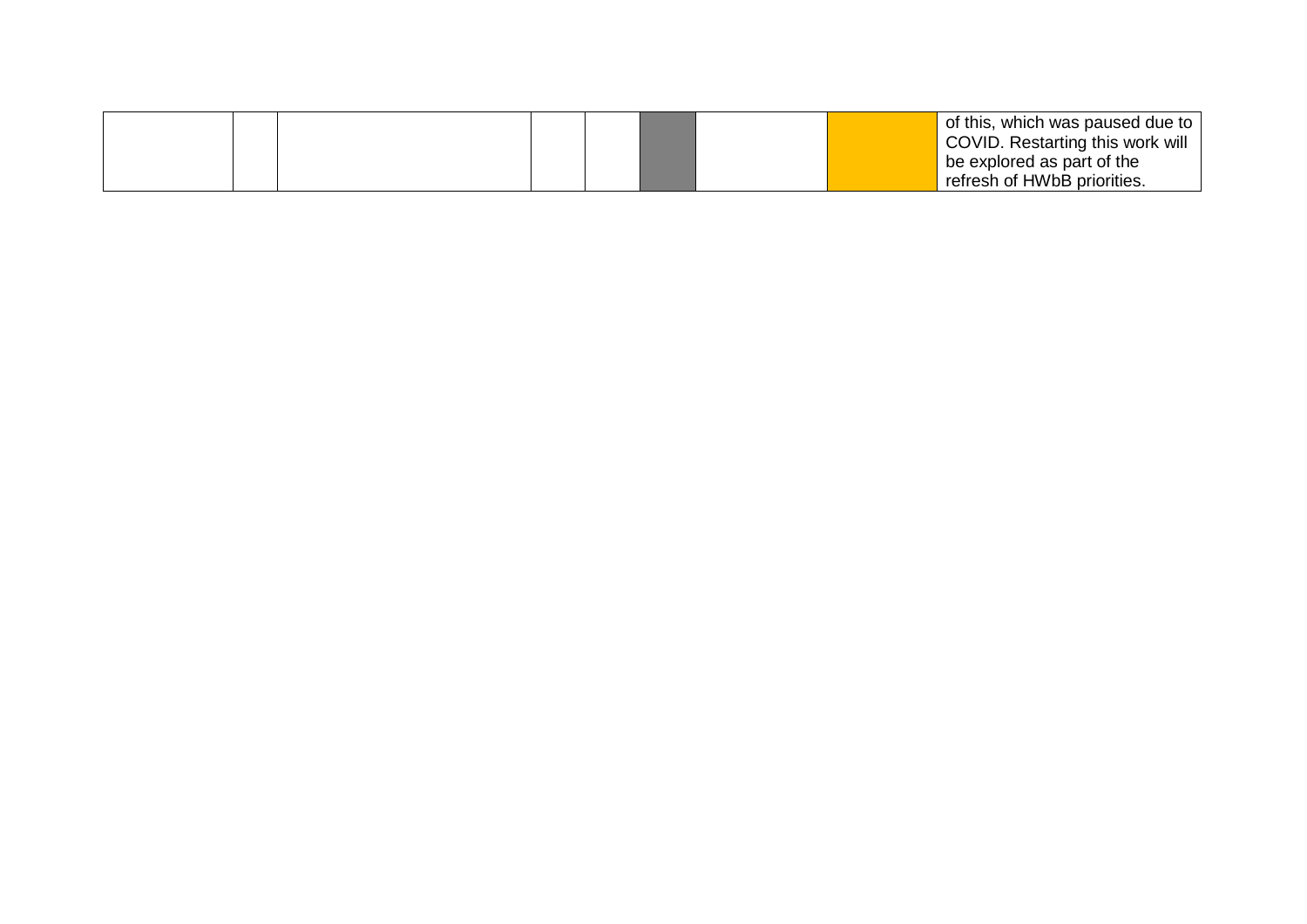#### **Aim 4: All Rotherham people live in healthy, safe and resilient communities**

Board sponsor: Steve Chapman, Chief Superintendent, South Yorkshire Police and Paul Woodcock, Strategic Director of Regeneration and Environment, Rotherham Metropolitan Borough Council

| <b>Priority</b>                                              | #   | <b>Milestones</b>                                                                 |                    | <b>Timescale</b> |             | Lead(s)<br><b>RAG rating</b>                                                          |  | <b>Progress update</b>                                                                                                                                                                                                                                                                                                                                                                                                                                                                                                                                                                                                                                                                                                                      |
|--------------------------------------------------------------|-----|-----------------------------------------------------------------------------------|--------------------|------------------|-------------|---------------------------------------------------------------------------------------|--|---------------------------------------------------------------------------------------------------------------------------------------------------------------------------------------------------------------------------------------------------------------------------------------------------------------------------------------------------------------------------------------------------------------------------------------------------------------------------------------------------------------------------------------------------------------------------------------------------------------------------------------------------------------------------------------------------------------------------------------------|
|                                                              |     |                                                                                   | Oct-<br><b>Dec</b> | Jan-<br>Mar      | Apr-<br>Jun |                                                                                       |  |                                                                                                                                                                                                                                                                                                                                                                                                                                                                                                                                                                                                                                                                                                                                             |
| Delivery of a<br><b>loneliness</b><br>plan for<br>Rotherham. | 4.1 | Review the loneliness action<br>plan in the context of the<br>impact of COVID-19. |                    |                  |             | <b>Ruth Fletcher-</b><br>Brown, Public<br><b>Health</b><br>Specialist,<br><b>RMBC</b> |  | Whilst the plan has not formally<br>been reviewed in the context of<br>COVID-19, delivery has<br>adapted to meet the needs of<br>the pandemic through the<br>Mental Health and Wellbeing<br>Recovery Cell and the VCS<br>Befriending Group.<br>Actions include:<br>Suicide prevention and<br>$\bullet$<br>mental health awareness<br>training opportunities have<br>been offered to the VCS and<br>particularly ones which<br>support befrienders.<br><b>Befriending Network</b><br>$\bullet$<br>presentation to H&WBB.<br>Rotherham To Do List has<br>$\bullet$<br>been signed off, printed<br>copies on order and rollout<br>and launch is being planned<br>for later this month.<br>Befriending providers met<br>regularly to share best |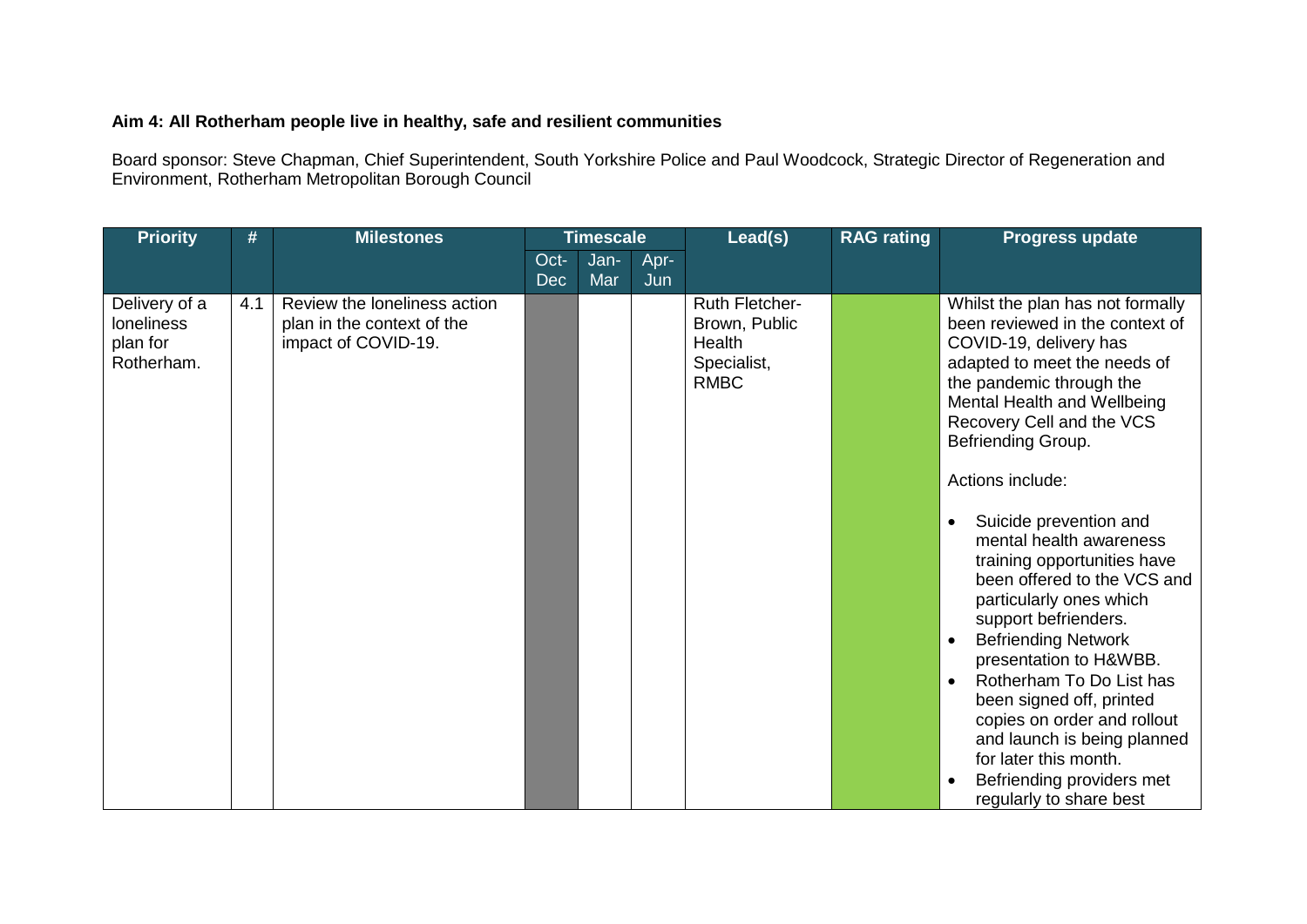|     |                                                                                                                                                                                  |  |                                                                                                                                                            | practice on staff wellbeing<br>and recovery at their<br>meetings.<br>PHE Grant has been<br>$\bullet$<br>improved which includes a<br>befriending initiative to<br>support people to feel less<br>anxious integrating back into<br>their local communities<br>following the relaxation of<br>restrictions.                                                                                  |
|-----|----------------------------------------------------------------------------------------------------------------------------------------------------------------------------------|--|------------------------------------------------------------------------------------------------------------------------------------------------------------|--------------------------------------------------------------------------------------------------------------------------------------------------------------------------------------------------------------------------------------------------------------------------------------------------------------------------------------------------------------------------------------------|
| 4.2 | <b>Relaunch MECC training</b><br>around loneliness.                                                                                                                              |  | Phillip Spencer,<br><b>Public Health</b><br>Practitioner,<br><b>RMBC</b><br><b>Ruth Fletcher-</b><br>Brown, Public<br>Health<br>Specialist,<br><b>RMBC</b> | The MECC training has been<br>updated to reflect referral<br>routes, case studies and the<br>impact of the pandemic.<br>Training has been piloted with<br>Workplace Champions. Training<br>will be promoted to all Health<br>and Wellbeing Board partner<br>organisations. It will be open to<br>paid and unpaid workers.<br>RMBC Learning and<br>Development will handle the<br>bookings. |
| 4.3 | Work with the voluntary and<br>community sector to use the<br>befriending guidance and<br>learning from the Rotherham<br>Community Hub to mitigate<br>loneliness in communities. |  | <b>Ruth Fletcher-</b><br>Brown, Public<br>Health<br>Specialist,<br><b>RMBC</b>                                                                             | The Befriending Guidance<br>continues to be used in the<br>induction/support of Rotherham<br>Heroes in their befriending role.<br>Both Ruth Fletcher-Brown and<br>Martin Hughes (RMBC)<br>regularly attend the VCS. They<br>have now been joined by one of                                                                                                                                 |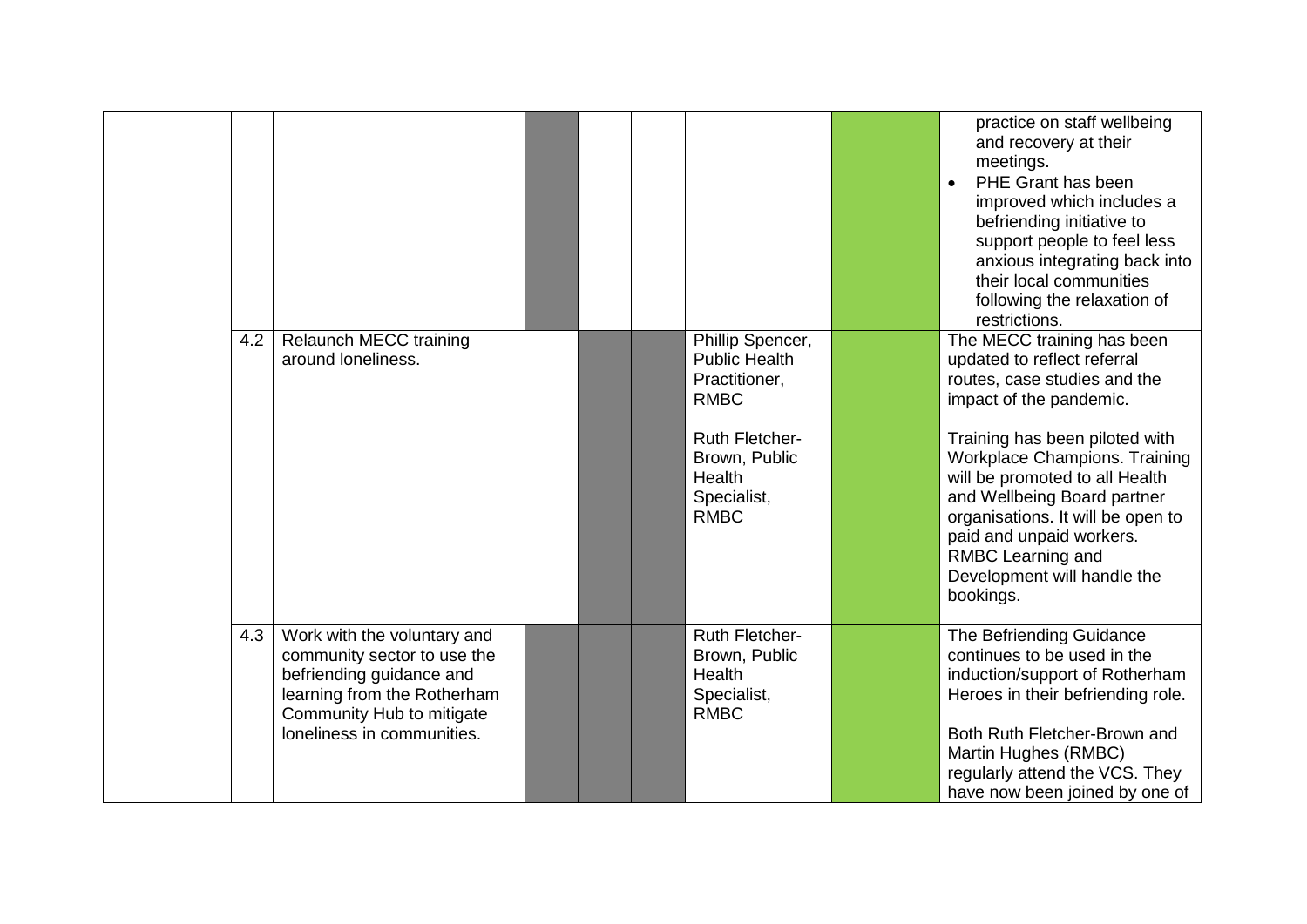|     |                                                                                                                            |  |                                                                                                                                         | the Neighbourhood Volunteer<br><b>Coordinators and Community</b><br>Hub and Engagement Manager.<br>The Befriending group<br>continues to meet monthly to<br>share good practice and look at<br>joint learning opportunities.<br>The group are looking at<br>recovery and how the services<br>will continue to support people<br>in this next phase following<br>relaxation of the restrictions. |
|-----|----------------------------------------------------------------------------------------------------------------------------|--|-----------------------------------------------------------------------------------------------------------------------------------------|-------------------------------------------------------------------------------------------------------------------------------------------------------------------------------------------------------------------------------------------------------------------------------------------------------------------------------------------------------------------------------------------------|
| 4.4 | Develop and deliver a<br>communications and<br>engagement plan to raise<br>awareness around loneliness<br>and befriending. |  | Gordon Laidlaw,<br>Head of<br>Communications<br><b>Rotherham CCG</b><br>and Rotherham<br><b>Integrated Care</b><br>Partnership<br>(ICP) | Whilst the plan has not formally<br>been reviewed in the context of<br>COVID-19, work is progressing<br>on actions relating to the<br>pandemic through the Mental<br>Health and Wellbeing Recovery<br>Cell and the VCS Befriending<br>Group.                                                                                                                                                    |
|     |                                                                                                                            |  | Diane Clarke,<br>Account<br>Manager<br>Adult Care,<br>Housing and<br>Public Health,<br><b>RMBC</b>                                      | Actions include:<br>Suicide prevention and<br>$\bullet$<br>mental health awareness<br>training opportunities have<br>been offered to the VCS and<br>particularly ones which<br>support befrienders.<br><b>Befriending Network</b><br>presentation to H&WBB.<br>Rotherham To Do List has<br>$\bullet$<br>been signed off, printed                                                                |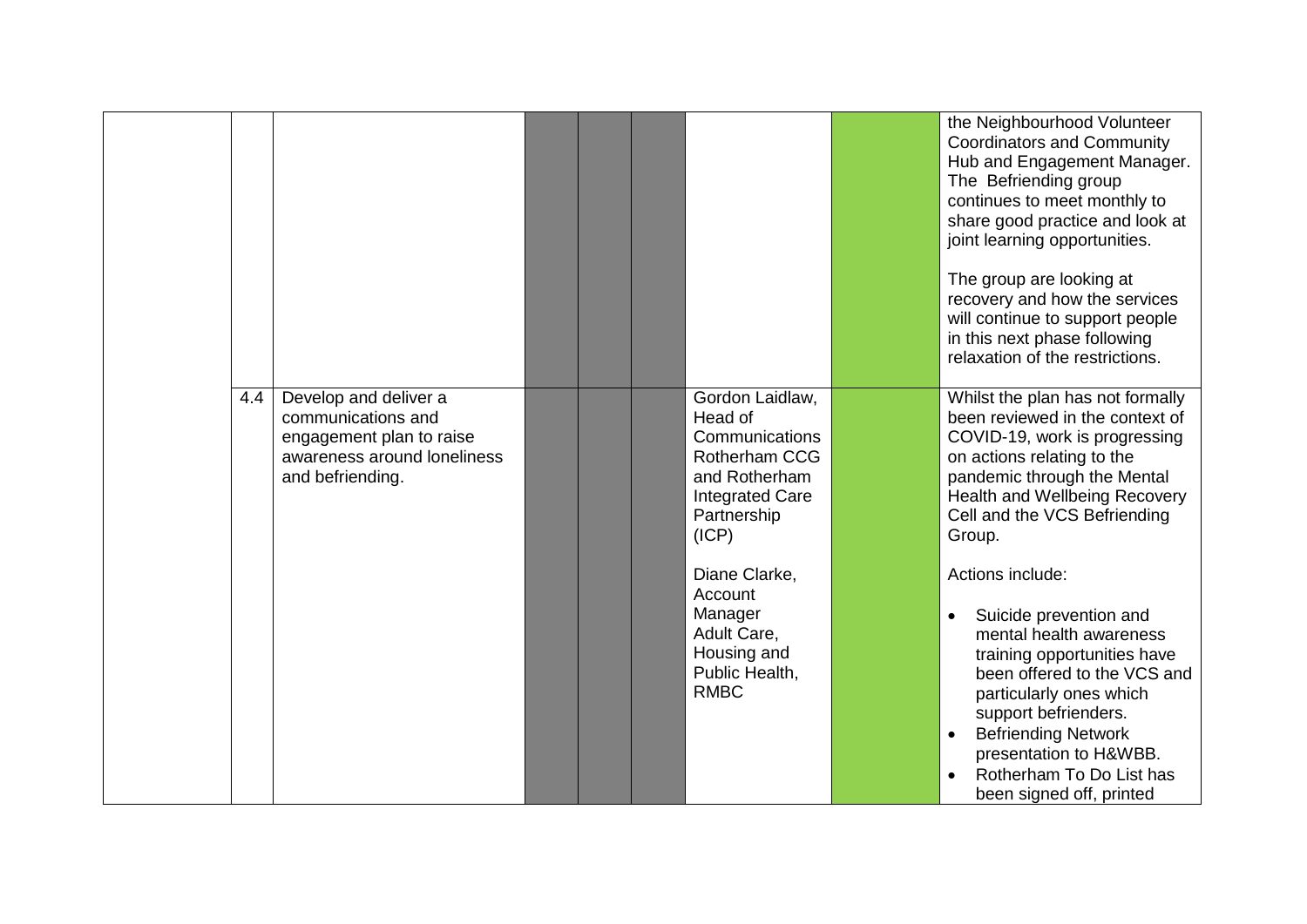|                       |     |                                                           |  |                              | copies on order and rollout<br>and launch is being planned<br>for later this month.<br>Befriending providers met<br>regularly to share best<br>practice on staff wellbeing<br>and recovery at their<br>meetings.<br>PHE Grant has been<br>improved which includes a<br>befriending initiative to<br>support people to feel less<br>anxious integrating back into<br>their local communities<br>following the relaxation of<br>restrictions. |
|-----------------------|-----|-----------------------------------------------------------|--|------------------------------|---------------------------------------------------------------------------------------------------------------------------------------------------------------------------------------------------------------------------------------------------------------------------------------------------------------------------------------------------------------------------------------------------------------------------------------------|
| Promote<br>health and | 4.5 | Hold a joint workshop between<br>the Health and Wellbeing |  | Polly Hamilton,<br>Assistant | A decision has been taken to<br>postpone this workshop with no                                                                                                                                                                                                                                                                                                                                                                              |
| wellbeing             |     | Board and the Cultural                                    |  | Director, Culture,           | fixed date, due to workforce                                                                                                                                                                                                                                                                                                                                                                                                                |
| through arts          |     | Partnership Board on health                               |  | Sport and                    | capacity issues and illness. To                                                                                                                                                                                                                                                                                                                                                                                                             |
| and cultural          |     | inequalities.                                             |  | Tourism, RMBC                | be reassessed in the autumn.                                                                                                                                                                                                                                                                                                                                                                                                                |
| initiatives.          | 4.6 | Deliver a programme of group-                             |  | Polly Hamilton,              | An estimated 400,000 people                                                                                                                                                                                                                                                                                                                                                                                                                 |
|                       |     | based activities as part of the                           |  | Assistant                    | have engaged in the Rotherham                                                                                                                                                                                                                                                                                                                                                                                                               |
|                       |     | Rotherham Together                                        |  | Director, Culture,           | Together programme over the<br>seven months of activities. The                                                                                                                                                                                                                                                                                                                                                                              |
|                       |     | programme providing a<br>creative response to recovery    |  | Sport and<br>Tourism, RMBC   | programme launched on 4th                                                                                                                                                                                                                                                                                                                                                                                                                   |
|                       |     | from COVID-19 in Rotherham                                |  |                              | September to coincide with                                                                                                                                                                                                                                                                                                                                                                                                                  |
|                       |     | with a focus on offering                                  |  | Leanne Buchan,               | what would have been                                                                                                                                                                                                                                                                                                                                                                                                                        |
|                       |     | particular support to those who                           |  | <b>Head of Creative</b>      | Rotherham Show, delivering the                                                                                                                                                                                                                                                                                                                                                                                                              |
|                       |     | are bereaved.                                             |  | Programming                  | <b>Wildflower Park land art</b>                                                                                                                                                                                                                                                                                                                                                                                                             |
|                       |     |                                                           |  | and                          | installation at Clifton Park, a                                                                                                                                                                                                                                                                                                                                                                                                             |
|                       |     |                                                           |  | Engagement,                  | Demonstration of Thanks in the                                                                                                                                                                                                                                                                                                                                                                                                              |
|                       |     |                                                           |  | <b>RMBC</b>                  | town centre and the Life in                                                                                                                                                                                                                                                                                                                                                                                                                 |
|                       |     |                                                           |  |                              | Lockdown exhibition at the                                                                                                                                                                                                                                                                                                                                                                                                                  |
|                       |     |                                                           |  |                              | Museum. Other events have                                                                                                                                                                                                                                                                                                                                                                                                                   |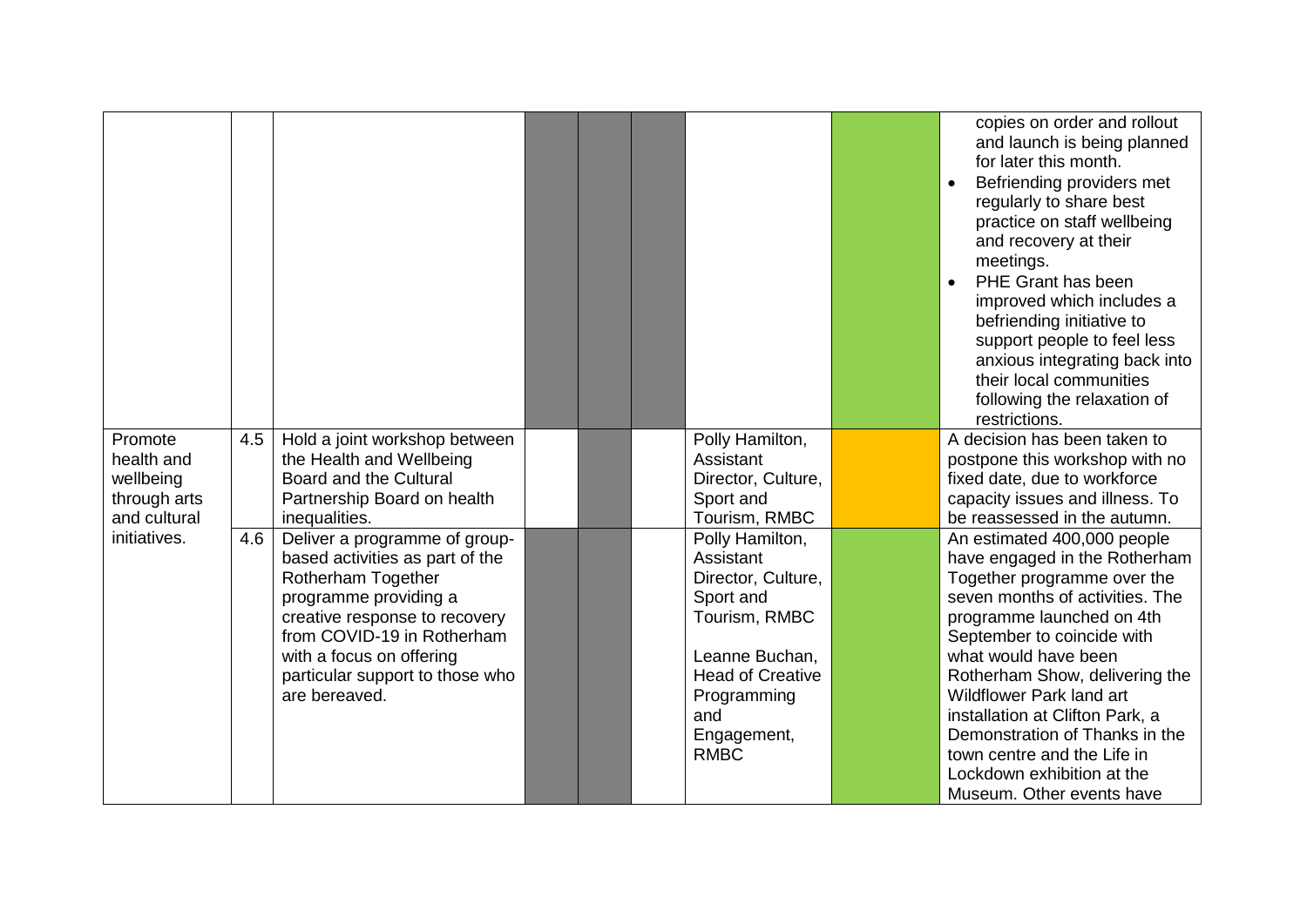|     |                                                                                                                                               |  |                                                                                                                                                                        | included Black History Month,<br>Christmas Activities, and<br><b>Chinese New Year</b><br>Celebrations.<br>No Leotard Necessary is a<br>programme of outdoor activity<br>aimed at supporting continued<br>physical exercise during<br>lockdown and has been running<br>across all monthly programmes.<br>Sparks of Joy is a programme<br>of small, contained pop-up<br>performances in care home<br>settings ran throughout March.<br>The Rotherham Together<br>Programme came to an end in<br>March 2021. |
|-----|-----------------------------------------------------------------------------------------------------------------------------------------------|--|------------------------------------------------------------------------------------------------------------------------------------------------------------------------|-----------------------------------------------------------------------------------------------------------------------------------------------------------------------------------------------------------------------------------------------------------------------------------------------------------------------------------------------------------------------------------------------------------------------------------------------------------------------------------------------------------|
| 4.7 | Co-design targeted activities in<br>libraries to those groups which<br>have been identified as part of<br>the Health and Wellbeing<br>review. |  | Polly Hamilton,<br>Assistant<br>Director, Culture,<br>Sport and<br>Tourism, RMBC<br>Zoe Oxley, Head<br>of Operations<br>and Business<br>Transformation,<br><b>RMBC</b> | Actions have included:<br>The summer of reading<br>programme was recently<br>launched to inspire families to<br>share the love of reading for<br>pleasure to build skills, increase<br>confidence, support educational<br>attainment and improve<br>wellbeing.<br>On the 10 <sup>th</sup> July libraries will<br>launch the summer reading<br>challenge - Wild World Heroes<br>which is a competition held<br>annually to encourage primary                                                               |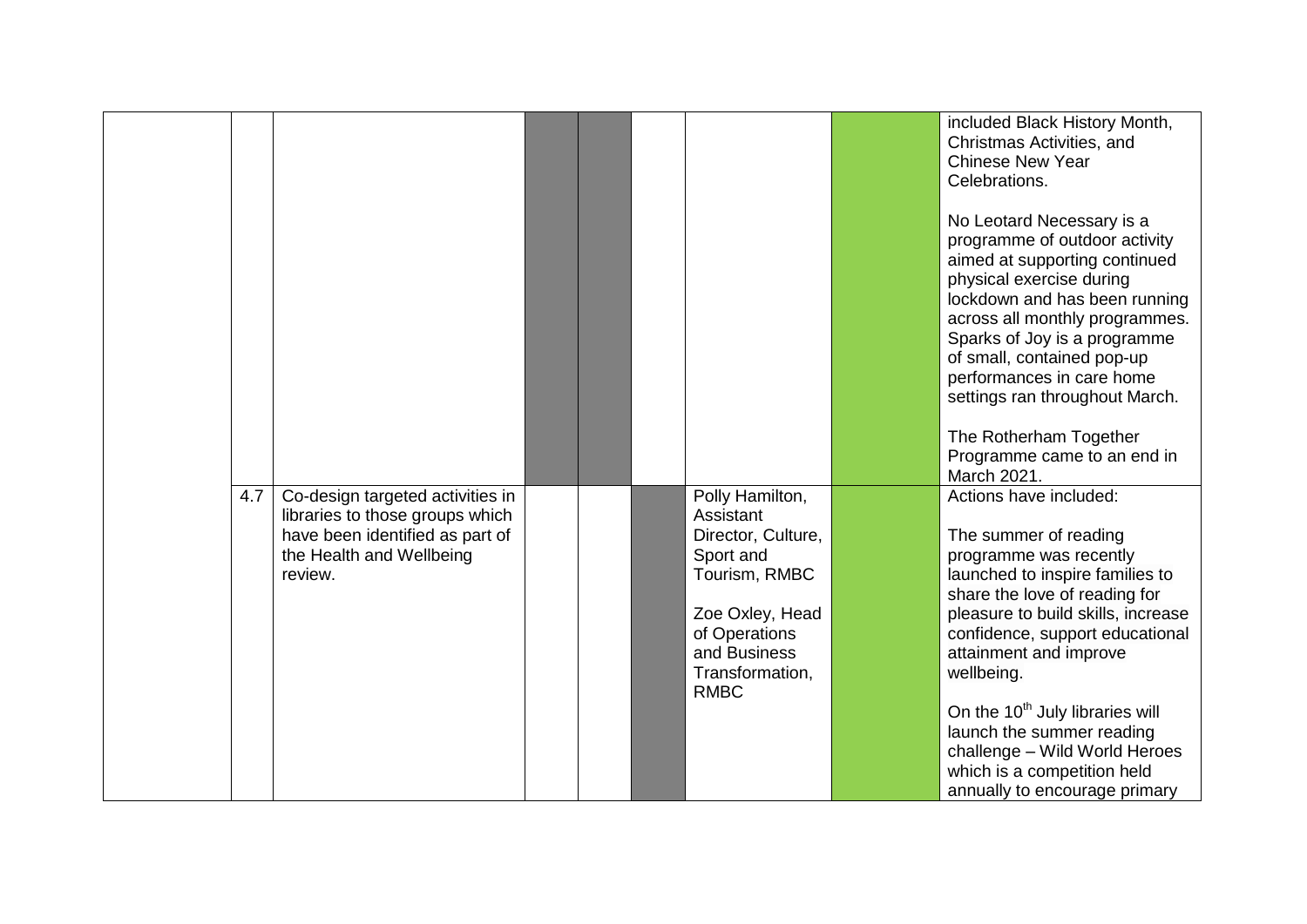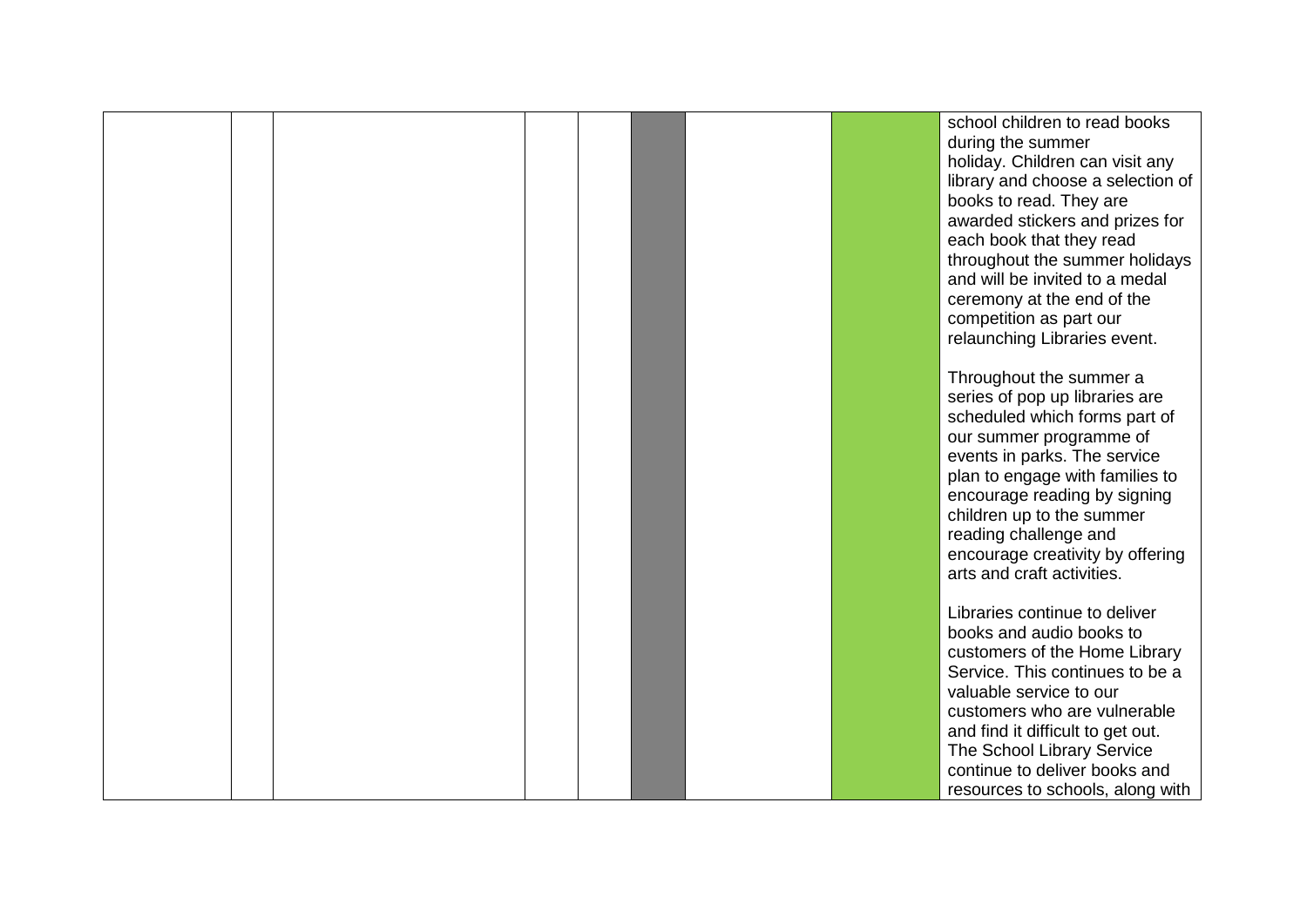|  |  |  |  | virtual reading initiatives and                                                                                                                                                                                                                                                                                                                                                                                                       |
|--|--|--|--|---------------------------------------------------------------------------------------------------------------------------------------------------------------------------------------------------------------------------------------------------------------------------------------------------------------------------------------------------------------------------------------------------------------------------------------|
|  |  |  |  | topic sessions.                                                                                                                                                                                                                                                                                                                                                                                                                       |
|  |  |  |  | Libraries will have a presence at<br>Rotherham Show where we<br>plan engage with communities<br>to participate in libraries and<br>promote our offer.                                                                                                                                                                                                                                                                                 |
|  |  |  |  | A series of reading initiatives<br>including shared reading groups<br>and reading friends for adults<br>will continue in libraries with<br>plans to branch out into the<br>wider communities. Early 2022<br>we are planning to launch a<br>Rotherham year of reading<br>event which will target<br>disadvantaged pupils and will<br>include children of all ages from<br>early years up through primary<br>and into secondary school. |
|  |  |  |  | Death Positive - plans are<br>being developed to<br>utilise libraries as death positive<br>spaces, where the public can<br>have conversations around loss,<br>grief, end of life planning and<br>legacy. The service currently<br>has in place a bereavement e-<br>shelf to support adults and<br>children and memory trees have<br>been rolled out across sites for<br>people to write down messages,                                |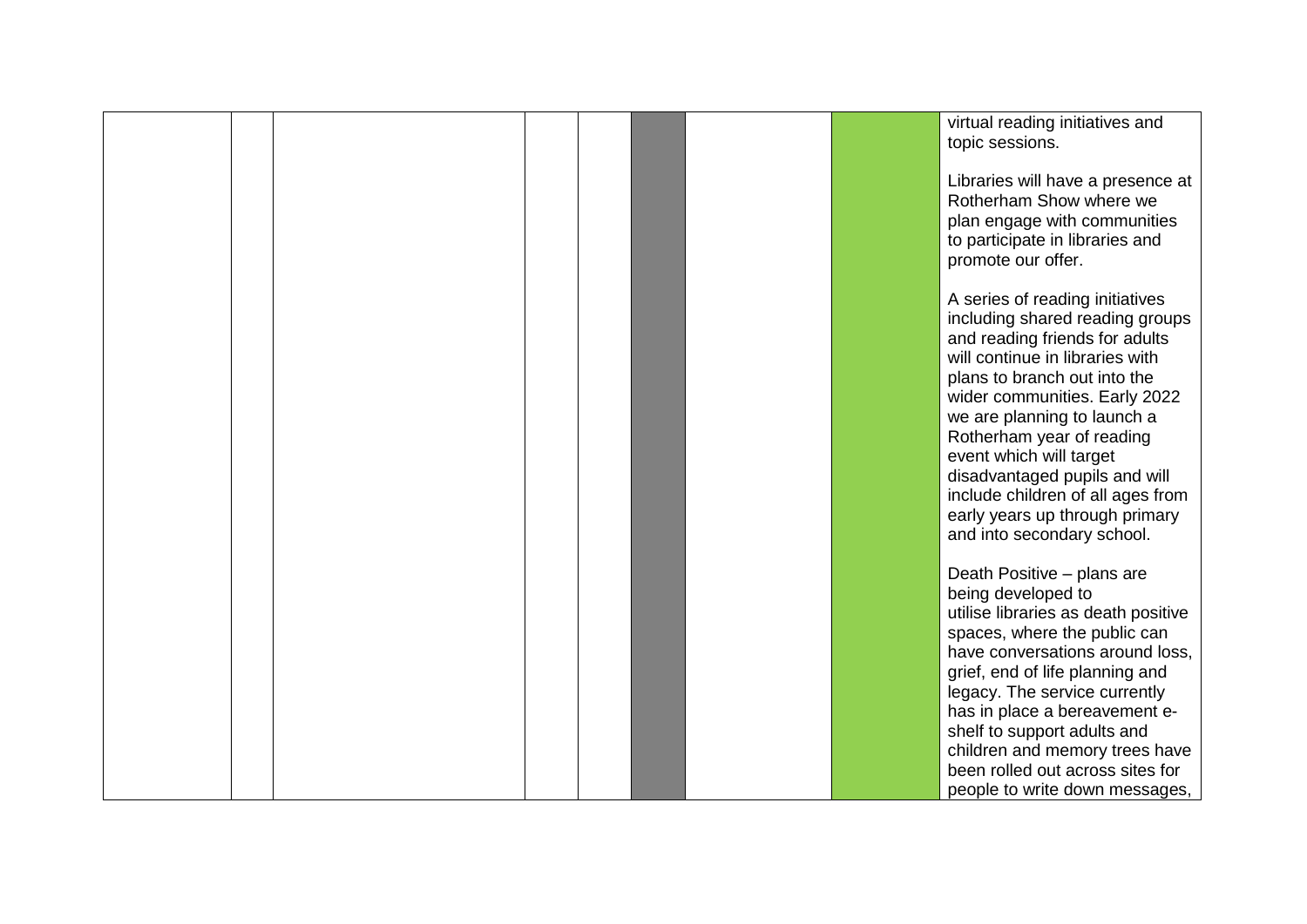|                                                              |     |                                                                                                         |  |                                                                                                                                                               | thoughts and feelings and hang<br>on the tree. The service is also<br>looking to offer online talks and<br>webinars in relation to this<br>subject.<br>Once restrictions are lifted the<br>service plan to reintroduce a<br>weekly programme of art and<br>cultural activities back into<br>Libraries.                                                                                                                                                                                                                                                             |
|--------------------------------------------------------------|-----|---------------------------------------------------------------------------------------------------------|--|---------------------------------------------------------------------------------------------------------------------------------------------------------------|--------------------------------------------------------------------------------------------------------------------------------------------------------------------------------------------------------------------------------------------------------------------------------------------------------------------------------------------------------------------------------------------------------------------------------------------------------------------------------------------------------------------------------------------------------------------|
| Ensure<br>Rotherham<br>people are<br>kept safe from<br>harm. | 4.8 | Continue to embed the Home<br>Safety Partnership Referral<br>Scheme with key partners in<br>Rotherham.  |  | Steve Adams,<br>Group Manager,<br>South Yorkshire<br>Fire and Rescue<br>Toni Tranter,<br>Partnership<br>Manager, South<br><b>Yorkshire Fire</b><br>and Rescue | A meeting took place between<br>South Yorkshire Fire and<br>Rescue and the Council in May<br>2021. This was a positive<br>meeting which also highlighted<br>areas of opportunities for<br>partnership working wider than<br>the Council. This will be pulled<br>together by leads within the<br>Council and sent over to Toni<br>Tranter to commence work on<br>creating referral pathways. This<br>meeting also led to the<br>attendance of the RMBC<br>Homecare provider monthly<br>meeting. Feedback will be given<br>on which providers sign up/re-<br>engage. |
|                                                              | 4.9 | Work with other partnership<br>boards on crosscutting issues<br>relating to safety and<br>safeguarding. |  | Rotherham<br>Together<br>Partnership<br>Safeguarding<br><b>Board Chairs</b>                                                                                   | Partnership Safeguarding Board<br>Chairs continue to meet to<br>identify key cross-cutting<br>themes. A development session<br>took place in March 2021, which<br>brought together board                                                                                                                                                                                                                                                                                                                                                                           |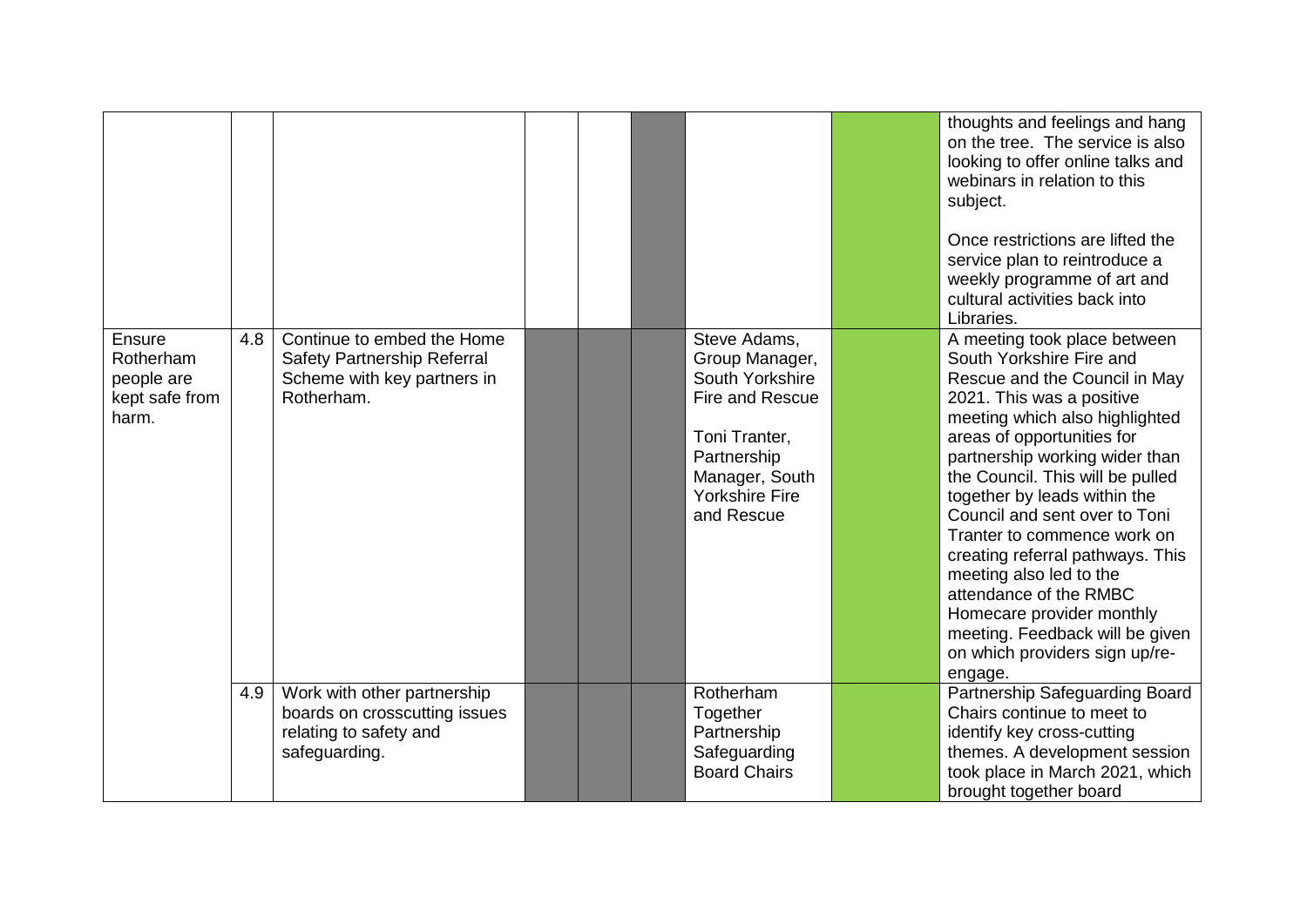|  |  |  |  | representatives to discuss   |
|--|--|--|--|------------------------------|
|  |  |  |  | mental health as a key       |
|  |  |  |  | crosscutting issue. Work is  |
|  |  |  |  | taking place to progress the |
|  |  |  |  | actions from this workshop.  |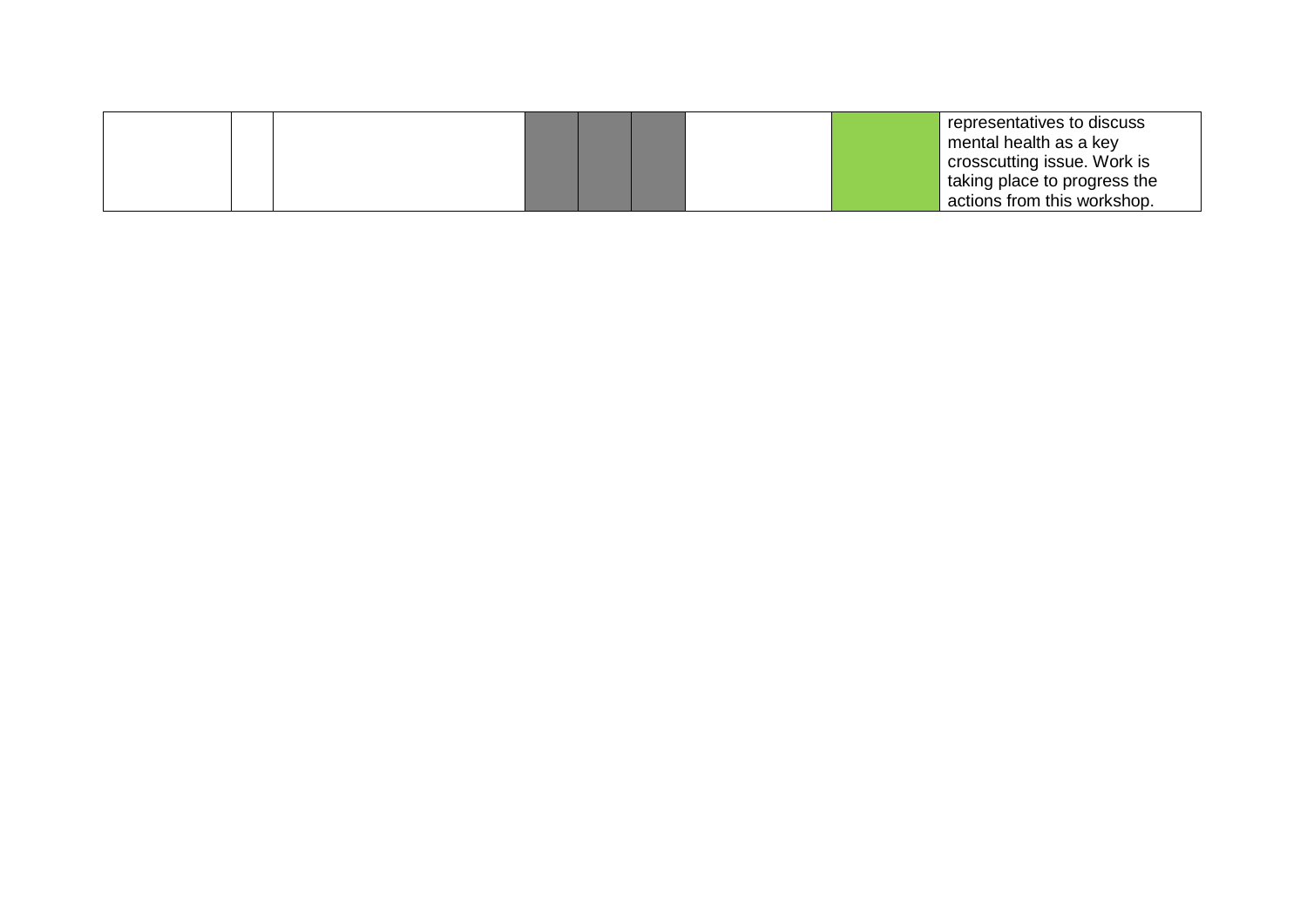## **Cross-cutting priorities**

| <b>Priority</b>                                                                                                                                              | #   | <b>Milestones</b>                                                                                                                      | <b>Timescale</b>   |             | Lead(s)     | <b>RAG rating</b>                                       | <b>Progress update</b> |                                                                                                                                                                                                                                                                              |
|--------------------------------------------------------------------------------------------------------------------------------------------------------------|-----|----------------------------------------------------------------------------------------------------------------------------------------|--------------------|-------------|-------------|---------------------------------------------------------|------------------------|------------------------------------------------------------------------------------------------------------------------------------------------------------------------------------------------------------------------------------------------------------------------------|
|                                                                                                                                                              |     |                                                                                                                                        | Oct-<br><b>Dec</b> | Jan-<br>Mar | Apr-<br>Jun |                                                         |                        |                                                                                                                                                                                                                                                                              |
| Work with the<br>Local Outbreak<br>Engagement<br>Board to<br>ensure the<br>negative<br>impacts on<br>health and<br>wellbeing from<br>COVID are<br>minimised. | 5.1 | Updates from the Local<br>Outbreak Engagement Board<br>to be a standard agenda item<br>at every Health and Wellbeing<br>Board meeting. |                    |             |             | Councillor<br>Roche                                     |                        | The link has been maintained<br>between the LOEB and the<br>HWbB through standard<br>updates at all HWbB meetings.                                                                                                                                                           |
| Develop our<br>understanding<br>of the impact of<br>COVID-19 on<br>our<br>communities<br>and on health<br>inequalities.                                      | 5.2 | Undertake a rapid review of<br>the mental health impacts of<br>COVID-19.                                                               |                    |             |             | Gilly Brenner,<br>and Ruth<br>Fletcher-<br><b>Brown</b> |                        | The mental health impact<br>assessment is complete but can<br>be added to as and when new<br>data emerges. It will be linked<br>into the relevant JSNA pages. It<br>has been shared with the Mental<br>Health and Wellbeing Recovery<br>Cell.                                |
|                                                                                                                                                              | 5.3 | Complete an equality analysis<br>relating to the refresh of board<br>priorities, identifying areas for<br>further action.              |                    |             |             | <b>Becky Woolley</b>                                    |                        | An analysis of health<br>inequalities and key policy<br>developments such as the<br>Marmot 10 Years on report was<br>undertaken alongside the<br>refresh of priorities. Key<br>messages from this analysis<br>were presented to board<br>members at the November<br>meeting. |